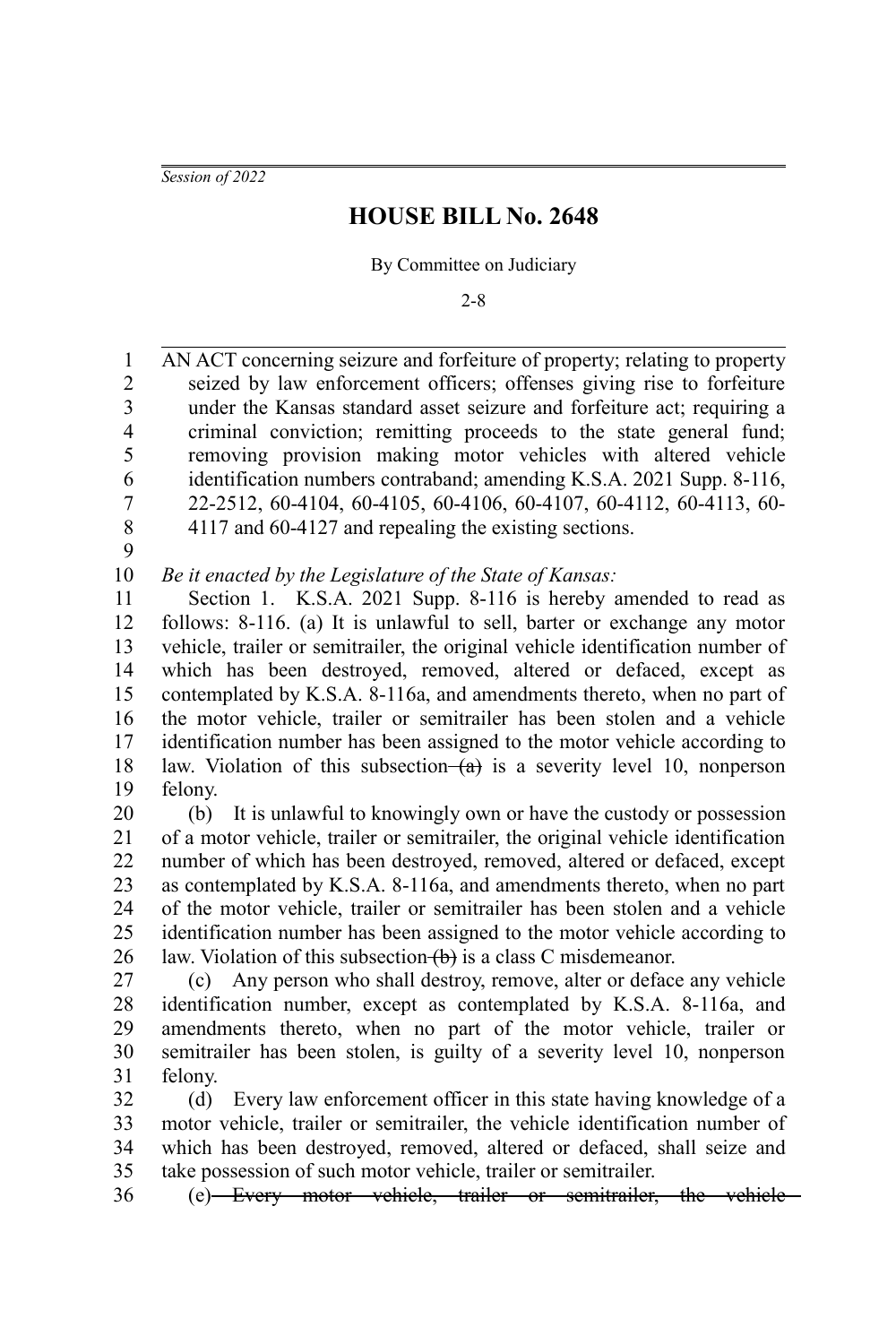identification number of which has been destroyed, removed, altered or defaced, which has been seized under this section is an article of contraband and the provisions of K.S.A. 22-2512, and amendments thereto, shall apply. 1 2 3 4

(f) No law enforcement agency or employee of such agency acting within the scope of employment shall be liable for damages resulting from the adoption or enforcement of any policy adopted under this section. 5 6 7

Sec. 2. K.S.A. 2021 Supp. 22-2512 is hereby amended to read as follows: 22-2512. (a) Property seized under a search warrant or validly seized without a warrant shall be safely kept by the officer seizing the same unless otherwise directed by the magistrate, and shall be so kept as long as necessary for the purpose of being produced as evidence on any trial. The property seized may not be taken from the officer having it in custody so long as it is or may be required as evidence in any trial. *If no criminal charges are filed or prosecution is declined, the property shall be returned to such property's rightful owner or disposed of in accordance with this section.* The officer seizing the property shall give a receipt to the person detained or arrested particularly describing each article of property being held and shall file a copy of such receipt with the magistrate before whom the person detained or arrested is taken. Where seized property is no longer required as evidence in the prosecution of any indictment or information, the court which has jurisdiction of such property may transfer the same to the jurisdiction of any other court, including courts of another state or federal courts, where it is shown to the satisfaction of the court that such property is required as evidence in any prosecution in such other court. 8 9 10 11 12 13 14 15 16 17 18 19 20 21 22 23 24 25 26

(b) (1) Notwithstanding the provisions of subsection (a) and with the approval of the affected court, any law enforcement officer who seizes hazardous materials as evidence related to a criminal investigation may collect representative samples of such hazardous materials, and lawfully destroy or dispose of, or direct another person to lawfully destroy or dispose of the remaining quantity of such hazardous materials. 27 28 29 30 31 32

(2) In any prosecution, representative samples of hazardous materials accompanied by photographs, videotapes, laboratory analysis reports or other means used to verify and document the identity and quantity of the material shall be deemed competent evidence of such hazardous materials and shall be admissible in any proceeding, hearing or trial as if such materials had been introduced as evidence. 33 34 35 36 37 38

(3) As used in this section, the term "hazardous materials" means any substance which is capable of posing an unreasonable risk to health, safety and property. It shall include any substance which by its nature is explosive, flammable, corrosive, poisonous, radioactive, a biological hazard or a material which may cause spontaneous combustion. It shall 39 40 41 42 43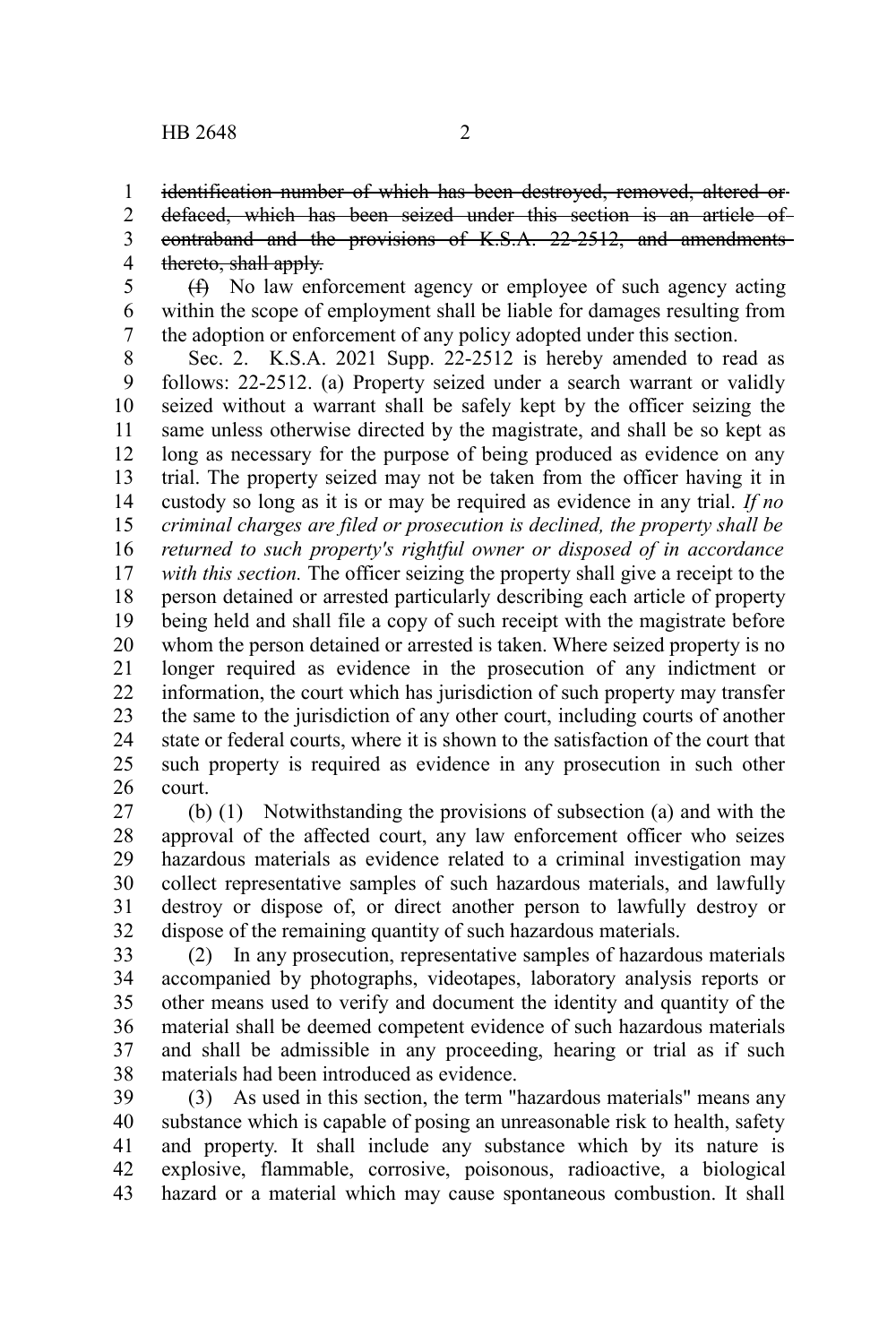include, but not be limited to, substances listed in the table of hazardous materials contained in the code of federal regulations title 49 and national fire protection association's fire protection guide on hazardous materials. 1 2 3

(4) The provisions of this subsection shall not apply to ammunition and components thereof. 4 5

(c) When property seized is no longer required as evidence, it shall be disposed of as follows: 6 7

(1) Property stolen, embezzled, obtained by false pretenses, or otherwise obtained unlawfully from the rightful owner thereof shall be restored to the owner; 8 9 10

(2) money shall be restored to the owner unless it was contained in a slot machine or otherwise used in unlawful gambling or lotteries, in which case it shall be forfeited, and shall be paid to the state treasurer pursuant to K.S.A. 20-2801, and amendments thereto; 11 12 13 14

(3) property which *that* is unclaimed or the ownership of which is unknown shall be sold at public auction to be held by the sheriff and the proceeds, less the cost of sale and any storage charges incurred in preserving it, shall be paid to the state treasurer pursuant to K.S.A. 20- 2801, and amendments thereto; 15 16 17 18 19

(4) articles of contraband shall be destroyed, except that any such articles the disposition of which is otherwise provided by law shall be dealt with as so provided and any such articles the disposition of which is not otherwise provided by law and which may be capable of innocent use may in the discretion of the court be sold and the proceeds disposed of as provided in subsection  $(c)(3)$ ; 20 21 22 23 24 25

(5) explosives, bombs and like devices, which *that* have been used in the commission of crime, may be returned to the rightful owner, or in the discretion of the court having jurisdiction of the property, destroyed or forfeited to the Kansas bureau of investigation; 26 27 28 29

(6) (A) except as provided in subsections  $(c)(6)(B)$  and (d), any weapon or ammunition, in the discretion of the court having jurisdiction of the property, shall be: 30 31 32

(i) Forfeited to the law enforcement agency seizing the weapon for use within such agency, for sale to a properly licensed federal firearms dealer, for trading to a properly licensed federal firearms dealer for other new or used firearms or accessories for use within such agency or for trading to another law enforcement agency for that agency's use; 33 34 35 36 37

(ii) forfeited to the Kansas bureau of investigation for law enforcement, testing or comparison by the Kansas bureau of investigation forensic laboratory; 38 39 40

(iii) forfeited to a county regional forensic science center, or other county forensic laboratory for testing, comparison or other forensic science purposes; or 41 42 43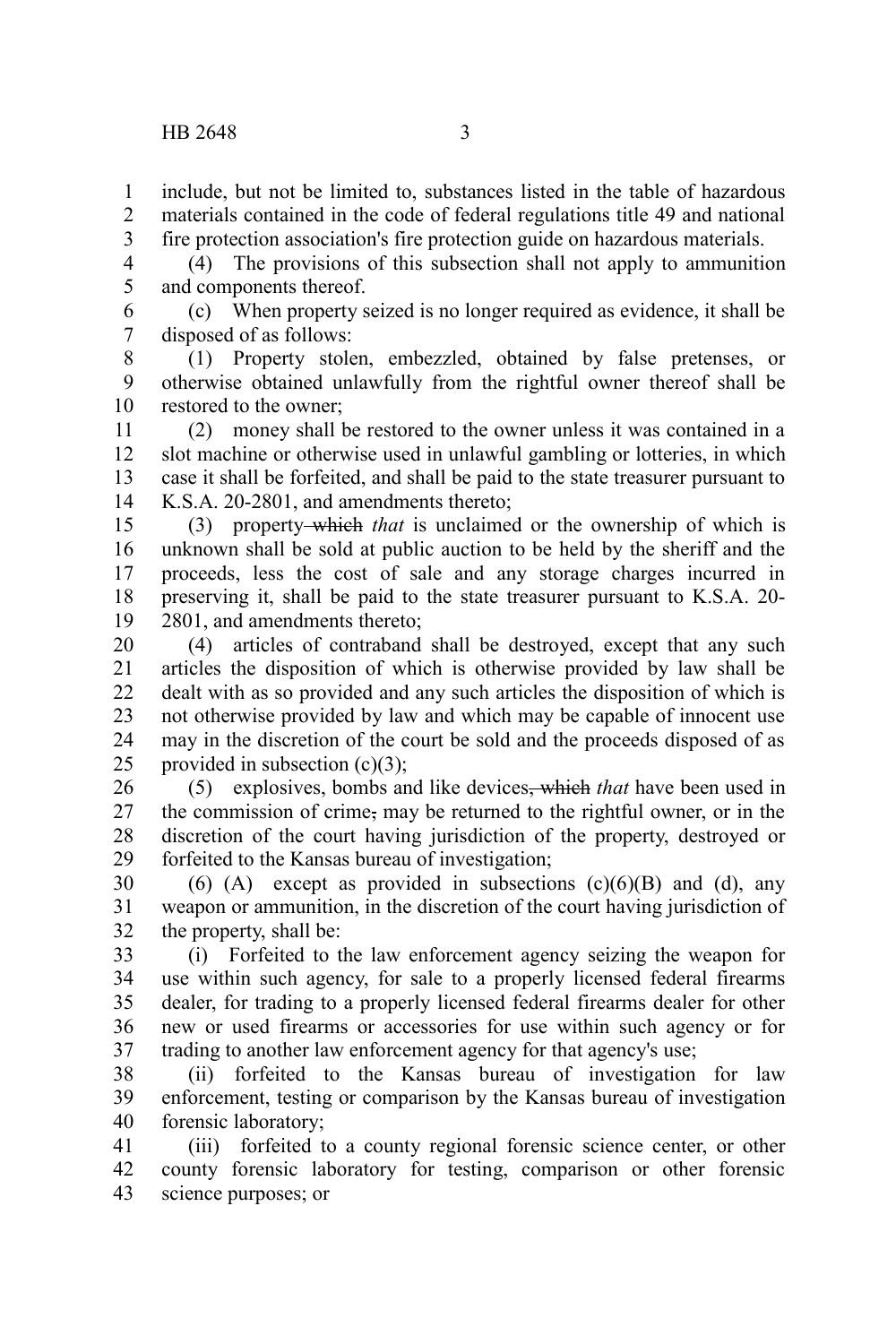(iv) forfeited to the Kansas department of wildlife, parks and tourism for use pursuant to the conditions set forth in K.S.A. 32-1047, and amendments thereto. 1 2 3

(B) Except as provided in subsection (d), any weapon which cannot be forfeited pursuant to subsection  $(c)(6)(A)$  due to the condition of the weapon, and any weapon which was used in the commission of a felony as described in K.S.A. 2021 Supp. 21-5401, 21-5402, 21-5403, 21-5404 or 21-5405, and amendments thereto, shall be destroyed. 4 5 6 7 8

(7) controlled substances forfeited for violations of K.S.A. 2021 Supp. 21-5701 through 21-5717, and amendments thereto, shall be dealt with as provided under K.S.A. 60-4101 through 60-4126, and amendments thereto; 9 10 11 12

(8) unless otherwise provided by law, all other property shall be disposed of in such manner as the court in its sound discretion shall direct. 13 14

(d) If a weapon is seized from an individual and the individual is not convicted of or adjudicated as a juvenile offender for the violation for which the weapon was seized, then within 30 days after the declination or conclusion of prosecution of the case against the individual, including any period of appeal, the law enforcement agency that seized the weapon shall verify that the weapon is not stolen, and upon such verification shall notify the person from whom it was seized that the weapon may be retrieved. Such notification shall include the location where such weapon may be retrieved. 15 16 17 18 19 20 21 22 23

(e) If weapons are sold as authorized by subsection  $(c)(6)(A)$ , the proceeds of the sale shall be credited to the asset seizure and forfeiture fund of the seizing agency. 24 25 26

(f) For purposes of this section, the term "weapon" means a weapon described in K.S.A. 2021 Supp. 21-6301, and amendments thereto. 27 28

Sec. 3. K.S.A. 2021 Supp. 60-4104 is hereby amended to read as follows: 60-4104. Conduct and *(a) Except as provided in subsection (b),* offenses giving rise to forfeiture under this act, whether or not there is a prosecution or *only after a* conviction related to the offense, are: 29 30 31 32

 $(a)(1)$  All offenses—which *that* statutorily and specifically authorize forfeiture; 33 34

(b)*(2)* violations involving controlled substances, as described in K.S.A. 2021 Supp. 21-5701 through 21-5717, and amendments thereto; 35 36

(c)*(3)* theft, as defined in K.S.A. 2021 Supp. 21-5801, and amendments thereto; 37 38

(d)*(4)* criminal discharge of a firearm, as defined in K.S.A. 2021 Supp.  $21-6308(a)(1)$  and  $(a)(2)$ , and amendments thereto; 39 40

 $\overrightarrow{(e)}$ (5) gambling, as defined in K.S.A. 2021 Supp. 21-6404, and amendments thereto, and commercial gambling, as defined in K.S.A. 2021 Supp.  $21-6406(a)(1)$ , and amendments thereto; 41 42 43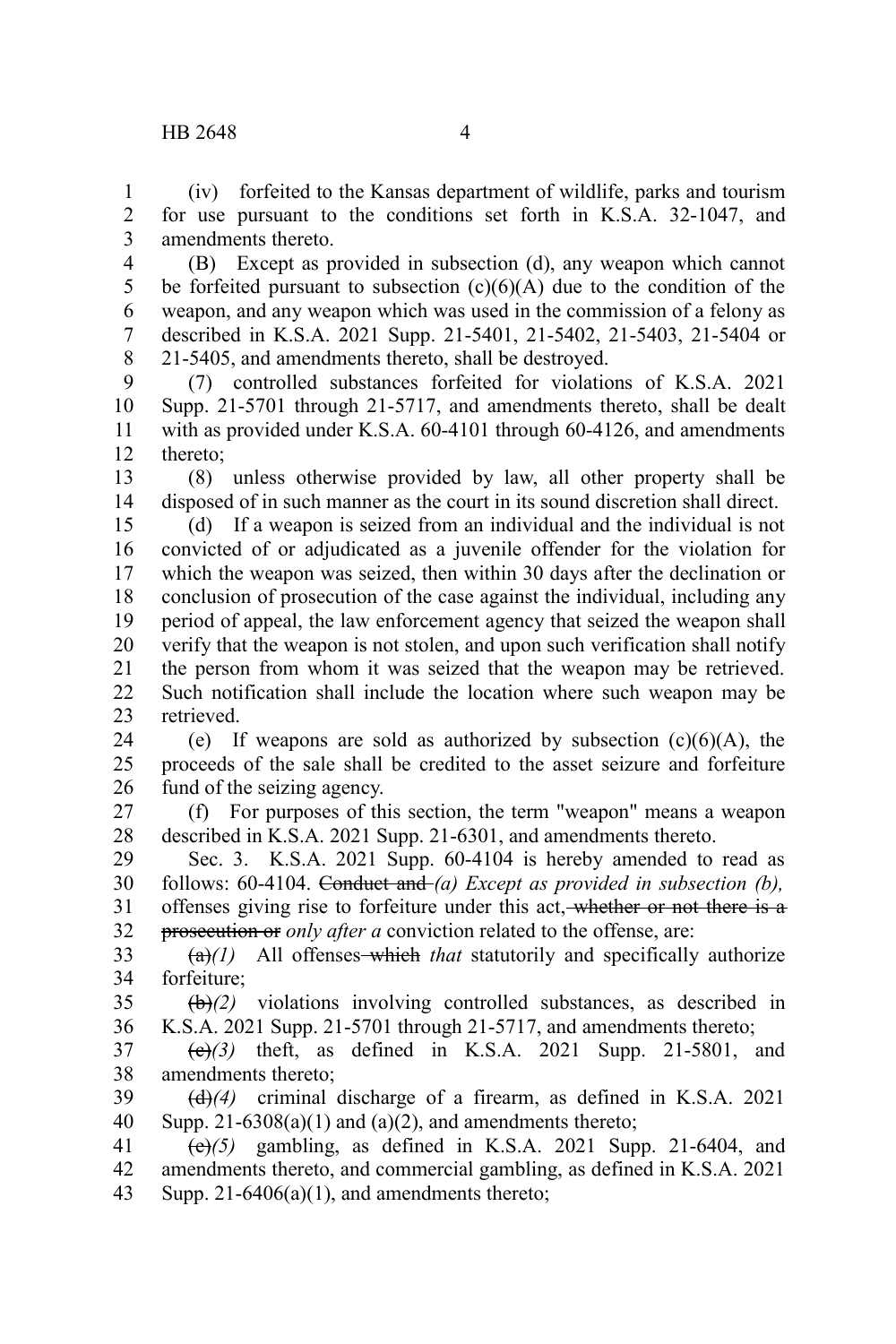(f)*(6)* counterfeiting, as defined in K.S.A. 2021 Supp. 21-5825, and amendments thereto; 1 2

 $\left(\frac{g}{g}\right)$  unlawful possession or use of a scanning device or reencoder, as described in K.S.A. 2021 Supp. 21-6108, and amendments thereto; 3 4

(h)*(8)* medicaid fraud, as described in K.S.A. 2021 Supp. 21-5925 through 21-5934, and amendments thereto; 5 6

(i) an act or omission occurring outside this state, which would be a violation in the place of occurrence and would be described in this section if the act occurred in this state, whether or not it is prosecuted in any state; 7 8 9

(j) an act or omission committed in furtherance of any act or omission described in this section including any inchoate or preparatory offense, whether or not there is a prosecution or conviction related to the act or omission; 10 11 12 13

(k) any solicitation or conspiracy to commit any act or omission described in this section, whether or not there is a prosecution or conviction related to the act or omission; 14 15 16

(l)*(9)* terrorism, as defined in K.S.A. 2021 Supp. 21-5421, and amendments thereto, illegal use of weapons of mass destruction, as defined in K.S.A. 2021 Supp. 21-5422, and amendments thereto, and furtherance of terrorism or illegal use of weapons of mass destruction, as described in K.S.A. 2021 Supp. 21-5423, and amendments thereto; 17 18 19 20 21

(m)*(10)* unlawful conduct of dog fighting and unlawful possession of dog fighting paraphernalia, as defined in K.S.A. 2021 Supp. 21-6414(a) and (b), and amendments thereto; 22 23 24

(n)*(11)* unlawful conduct of cockfighting and unlawful possession of cockfighting paraphernalia, as defined in K.S.A. 2021 Supp. 21-6417(a) and (b), and amendments thereto; 25 26 27

 $\left(\frac{\Theta}{12}\right)$  selling sexual relations, as defined in K.S.A. 2021 Supp. 21-6419, and amendments thereto, promoting the sale of sexual relations, as defined in K.S.A. 2021 Supp. 21-6420, and amendments thereto, and buying sexual relations, as defined in K.S.A. 2021 Supp. 21-6421, and amendments thereto; 28 29 30 31 32

(p)*(13)* human trafficking and aggravated human trafficking, as defined in K.S.A. 2021 Supp. 21-5426, and amendments thereto; 33 34

 $\left(\frac{q}{q}\right)$  violations of the banking code, as described in K.S.A. 9-2012, and amendments thereto; 35 36

(r)*(15)* mistreatment of a dependent adult, as defined in K.S.A. 2021 Supp. 21-5417, and amendments thereto; 37 38

(s)*(16)* giving a worthless check, as defined in K.S.A. 2021 Supp. 21- 5821, and amendments thereto; 39 40

 $(t)$ (17) forgery, as defined in K.S.A. 2021 Supp. 21-5823, and amendments thereto; 41 42

(u)*(18)* making false information, as defined in K.S.A. 2021 Supp. 43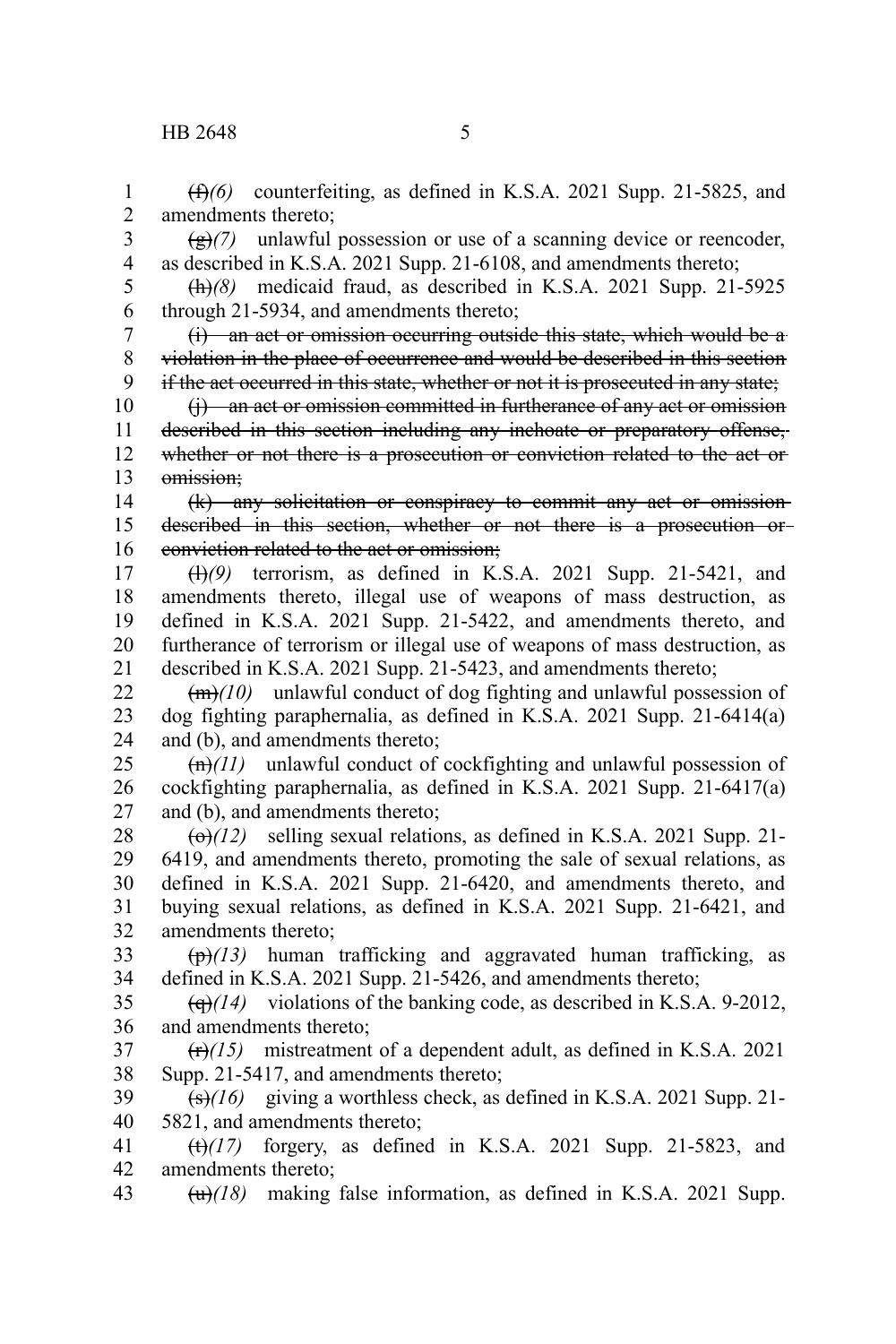21-5824, and amendments thereto; 1

 $\left(\frac{v}{v}\right)$  criminal use of a financial card, as defined in K.S.A. 2021 Supp. 21-5828, and amendments thereto; 2 3

 $(w)(20)$  unlawful acts concerning computers, as described in K.S.A. 2021 Supp. 21-5839, and amendments thereto; 4 5

 $\left(\frac{x}{x}\right)$  identity theft and identity fraud, as defined in K.S.A. 2021 Supp. 21-6107(a) and (b), and amendments thereto; 6 7

 $\overline{(y)}(22)$  electronic solicitation, as defined in K.S.A. 2021 Supp. 21-5509, and amendments thereto; 8 9

 $\left(\frac{z}{2}, \frac{z}{2}, \frac{z}{2}\right)$  felony violations of fleeing or attempting to elude a police officer, as described in K.S.A. 8-1568, and amendments thereto; 10 11

 $(aa)/(24)$  commercial sexual exploitation of a child, as defined in K.S.A. 2021 Supp. 21-6422, and amendments thereto; 12 13

(bb)*(25)* violations of the Kansas racketeer influenced and corrupt organization act, as described in K.S.A. 2021 Supp. 21-6329, and amendments thereto; 14 15 16

(cc)*(26)* indecent solicitation of a child and aggravated indecent solicitation of a child, as defined in K.S.A. 2021 Supp. 21-5508, and amendments thereto; 17 18 19

(dd)*(27)* sexual exploitation of a child, as defined in K.S.A. 2021 Supp. 21-5510, and amendments thereto; and 20 21

(ee)*(28)* violation of a consumer protection order as defined in K.S.A. 2021 Supp. 21-6423, and amendments thereto. 22 23

*(b) A conviction for an offense giving rise to forfeiture shall not be required when property is forfeited pursuant to:* 24 25

*(1) A plea agreement; or*

*(2) an agreement for a grant of immunity or reduced punishment in exchange for testifying or assisting a law enforcement investigation or prosecution.* 27 28 29

Sec. 4. K.S.A. 2021 Supp. 60-4105 is hereby amended to read as follows: 60-4105. The following property is subject to forfeiture: 30 31

32

26

(a) Property described in a statute authorizing forfeiture;

(b) except as otherwise provided by law, all property, of every kind, including, but not limited to, cash and negotiable instruments and the whole of any lot or tract of land and any appurtenances or improvements to real property that is either: 33 34 35 36

(1) Furnished or intended to be furnished by any person in an exchange that constitutes conduct *an offense* giving rise to forfeiture; or 37 38

(2) used or intended to be used in any manner to facilitate conduct *an offense* giving rise to forfeiture, including, but not limited to, any electronic device, computer, computer system, computer network or any software or data owned by the defendant which is used during the commission of an offense listed in K.S.A. 60-4104, and amendments 39 40 41 42 43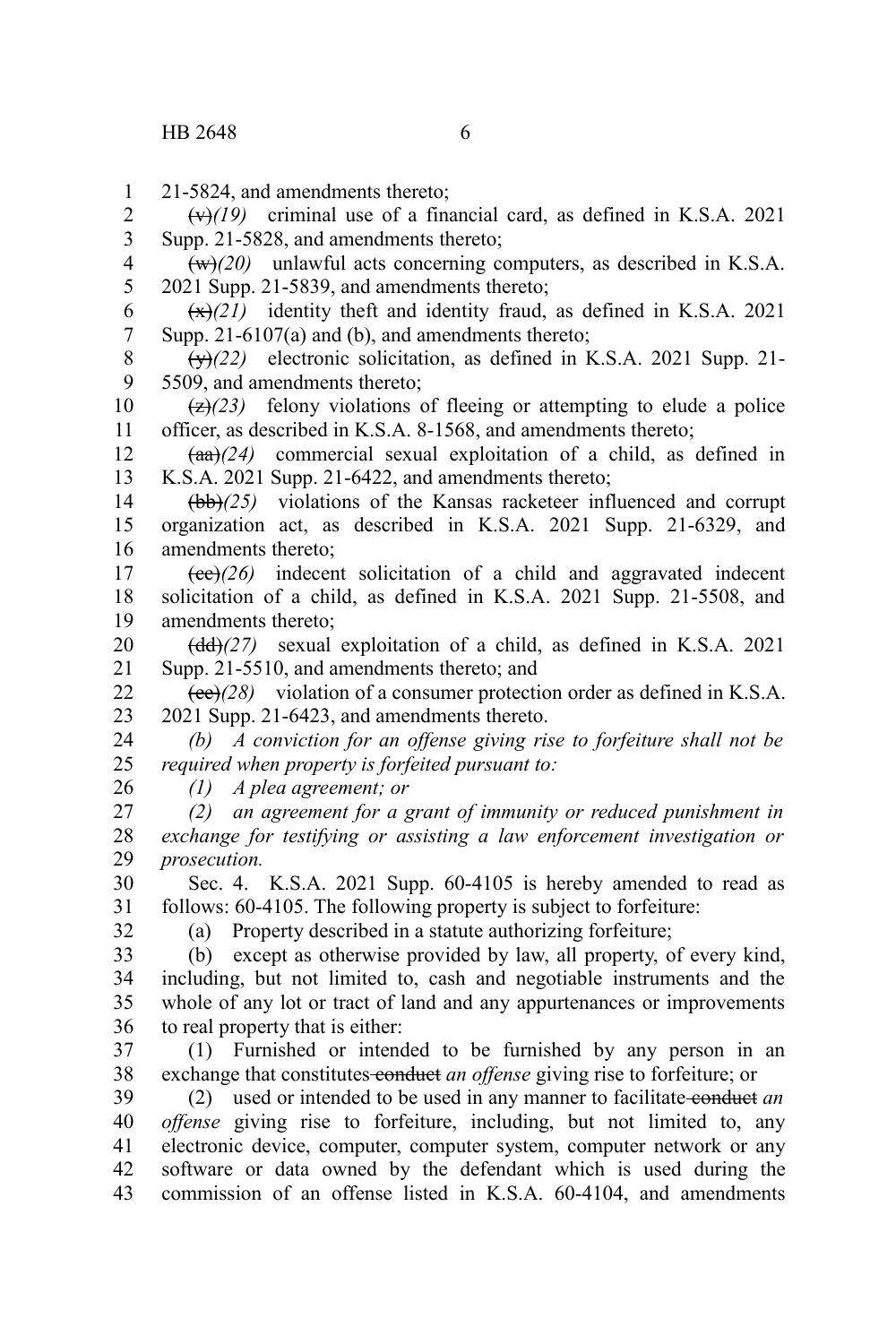thereto; 1

2

(c) all proceeds of any conduct *an offense* giving rise to forfeiture;

(d) all property of every kind, including, but not limited to, cash and negotiable instruments derived from or realized through any proceeds which were obtained directly or indirectly from the commission of an offense listed in K.S.A. 60-4104, and amendments thereto; 3 4 5 6

(e) all weapons possessed, used, or available for use in any manner to facilitate conduct *an offense* giving rise to forfeiture; 7 8

(f) ownership or interest in real property that is a homestead, to the extent the homestead was acquired with proceeds from conduct giving rise to forfeiture; 9 10 11

(g) contraband, which shall be seized and summarily forfeited to the state without regard to the procedures set forth in this act; 12 13

(h) all controlled substances, raw materials, controlled substance analogs, counterfeit substances, or imitation controlled substances that have been manufactured, distributed, dispensed, possessed, or acquired in violation of the laws of this state; and 14 15 16 17

18

(i) any items bearing a counterfeit mark.

Sec. 5. K.S.A. 2021 Supp. 60-4106 is hereby amended to read as follows: 60-4106. (a) All property, including all interests in property, described in K.S.A. 60-4105, and amendments thereto, is subject to forfeiture subject to all mortgages, deeds of trust, financing statements or security agreements properly of record prior to the forfeiture held by an interest holder except that property specifically exempted hereunder: 19 20 21 22 23 24

(1) No real property or conveyance, or an interest therein, may be forfeited under this act unless the offense or conduct giving rise to forfeiture constitutes a felony. 25 26 27

(2) No conveyance used by any person as a common carrier in the transaction of business as a common carrier is subject to forfeiture under this act unless the owner or other person in charge of the conveyance is a consenting party or privy to a violation of this act *the offense giving rise to forfeiture*. 28 29 30 31 32

(3) No property is subject to forfeiture under this act if the owner or interest holder acquired the property before or during the conduct*commission of the offense* giving rise to the property's forfeiture, and such owner or interest holder: 33 34 35 36

(A) Did not know and could not have reasonably known of the act or omission or that it was likely to occur; or 37 38

(B) acted reasonably to prevent the conduct *offense* giving rise to forfeiture. 39 40

(4) No property is subject to forfeiture if the owner or interest holder acquired the property after the conduct *commission of the offense* giving rise to the property's forfeiture, including acquisition of proceeds of 41 42 43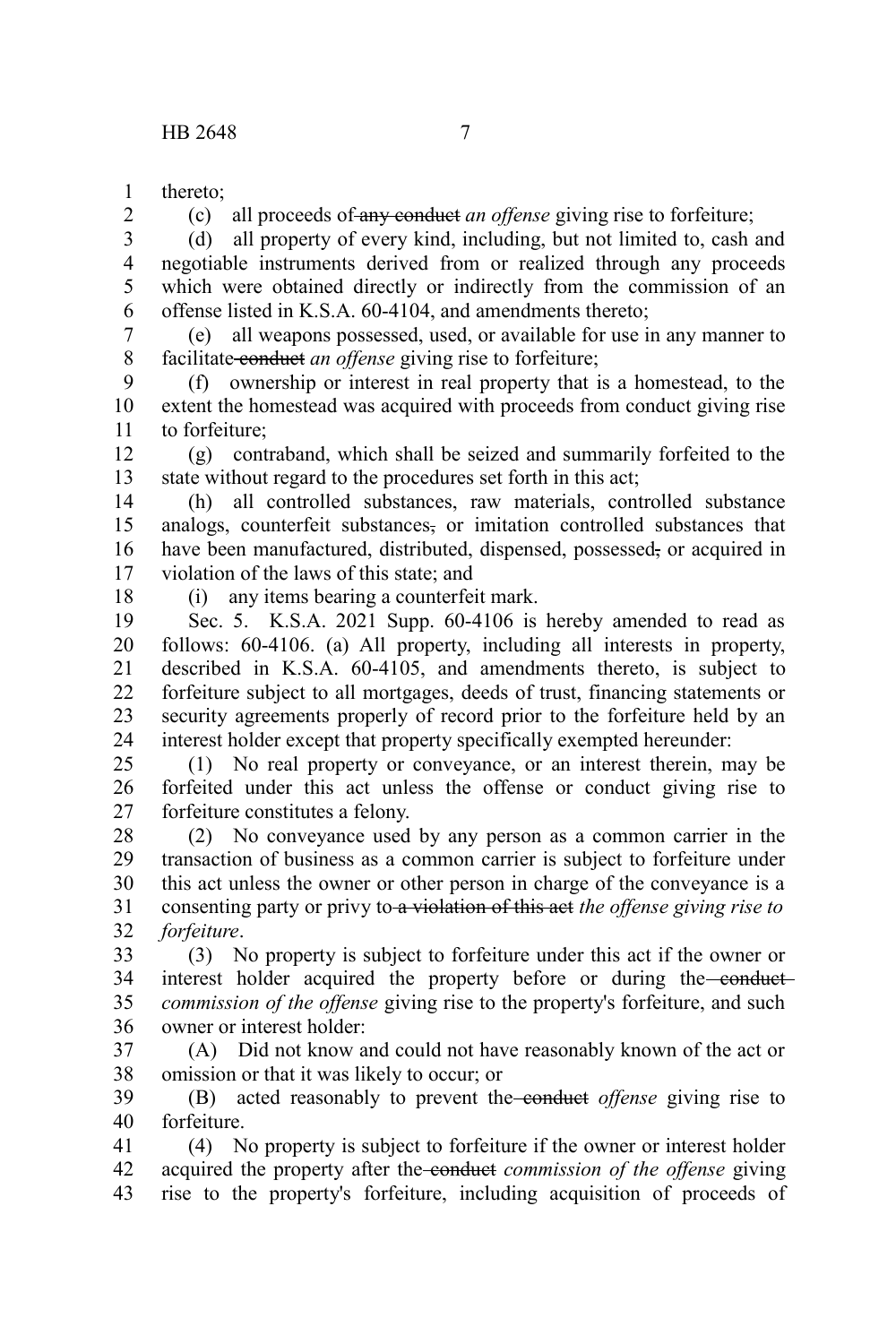conduct *an offense* giving rise to forfeiture, and such owner or interest

- holder: 2
- 3

1

(A) Acquired the property in good faith, for value; and

4

(B) was not knowingly taking part in an illegal transaction.

(5) (A) An interest in property acquired in good faith by an attorney as reasonable payment or to secure payment for legal services in a criminal matter relating to violations of this act or for the reimbursement of reasonable expenses related to the legal services is exempt from forfeiture unless before the interest was acquired the attorney knew of a judicial determination of probable cause that the property is subject to forfeiture. 5 6 7 8 9 10

(B) The state bears the burden of proving that an exemption claimed under this section is not applicable. Evidence made available by the compelled disclosure of confidential communications between an attorney and a client other than nonprivileged information relating to attorney fees, is not admissible to satisfy the state's burden of proof. 11 12 13 14 15

(b) Notwithstanding subsection (a), property is not exempt from forfeiture, even though the owner or interest holder lacked knowledge or reason to know that the conduct giving rise to property's forfeiture had occurred or was likely to occur, if the: 16 17 18 19

(1) Person whose conduct *offense* gave rise to the property's forfeiture had authority to convey the property of the person claiming the exemption to a good faith purchaser for value at the time of the conduct *offense*; 20 21 22

(2) owner or interest holder is examinally responsible for the conduct *convicted of the offense* giving rise to the property's forfeiture, whether or not there is a prosecution or conviction; or 23 24 25

(3) owner or interest holder acquired the property with notice of the property's actual or constructive seizure for forfeiture under this act, or with reason to believe that the property was subject to forfeiture under this act. 26 27 28 29

(c) Prior to final judgment in a judicial forfeiture proceeding, a court shall limit the scope of a proposed forfeiture to the extent the court finds the effect of the forfeiture is grossly disproportionate to the nature and severity of the owner's conduct*,* including, but not limited to, a consideration of any of the following factors: 30 31 32 33 34

(1) The gain received or expected to be received by an owner from *such* conduct that allows forfeiture; 35 36

37

(2) the value of the property subject to forfeiture;

(3) the extent to which the property actually facilitated the eriminal conduct *offense giving rise to forfeiture*; 38 39

(4) the nature and extent of the owner's knowledge of the role of others in the conduct *offense* that allows forfeiture of the property and efforts of the owner to prevent the conduct *such offense*; and 40 41 42

(5) the totality of the circumstances regarding the investigation. 43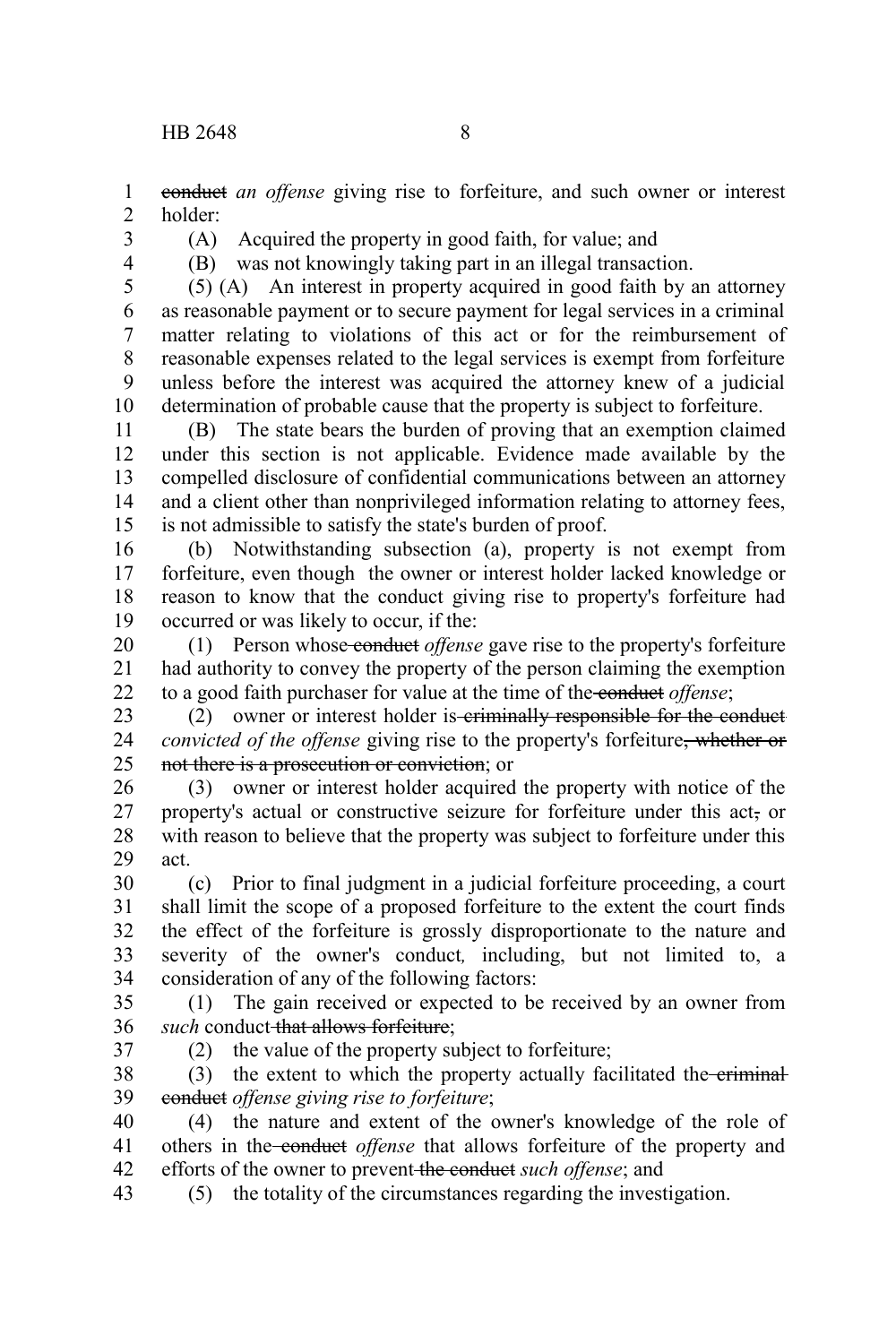17

Sec. 6. K.S.A. 2021 Supp. 60-4107 is hereby amended to read as follows: 60-4107. (a) Property may be seized for forfeiture by a law enforcement officer upon process issued by the district court. The court may issue a seizure warrant on an affidavit under oath demonstrating that probable cause exists for the property's forfeiture or that the property has been the subject of a previous final judgment of forfeiture in the courts of any state or of the United States. The court may order that the property be seized on such terms and conditions as are reasonable in the discretion of the court. The order may be made on or in connection with a search warrant. All real property is to be seized constructively or pursuant to a pre-seizure adversarial judicial determination of probable cause, except that this determination may be done ex parte when the attorney for the state has demonstrated exigent circumstances to the court. 1 2 3 4 5 6 7 8 9 10 11 12 13

(b) Property may be seized for forfeiture by a law enforcement officer without process on probable cause to believe the property is subject to forfeiture under this act. 14 15 16

(c) Property may be seized constructively by:

(1) Posting notice of seizure for forfeiture or notice of pending forfeiture on the property. 18 19

(2) Giving notice pursuant to K.S.A. 60-4109, and amendments thereto. 20 21

(3) Filing or recording in the public records relating to that type of property notice of seizure for forfeiture, notice of pending forfeiture, a forfeiture lien or a lis pendens. Filings or recordings made pursuant to this act are not subject to a filing fee or other charge, except that court costs may be assessed and, if assessed, shall include the amount of the docket fee prescribed by K.S.A. 60-2001, and amendments thereto, and any additional court costs accrued in the action.  $22$ 23 24 25 26 27 28

(d) The seizing agency shall make reasonable effort to provide notice of the seizure to the person from whose possession or control the property was seized and any interest holder of record within 30 days of seizing the property. If no person is in possession or control, the seizing agency may attach the notice to the property or to the place of the property's seizure or may make a reasonable effort to deliver the notice to the owner of the property. The notice shall contain a general description of the property seized, the date and place of seizure, the name of the seizing agency and the address and telephone number of the seizing officer or other person or agency from whom information about the seizure may be obtained. 29 30 31 32 33 34 35 36 37 38

(e) A person who acts in good faith and in a reasonable manner to comply with an order of the court or a request of a law enforcement officer is not liable to any person on account of acts done in reasonable compliance with the order or request. No liability may attach from the fact that a person declines a law enforcement officer's request to deliver 39 40 41 42 43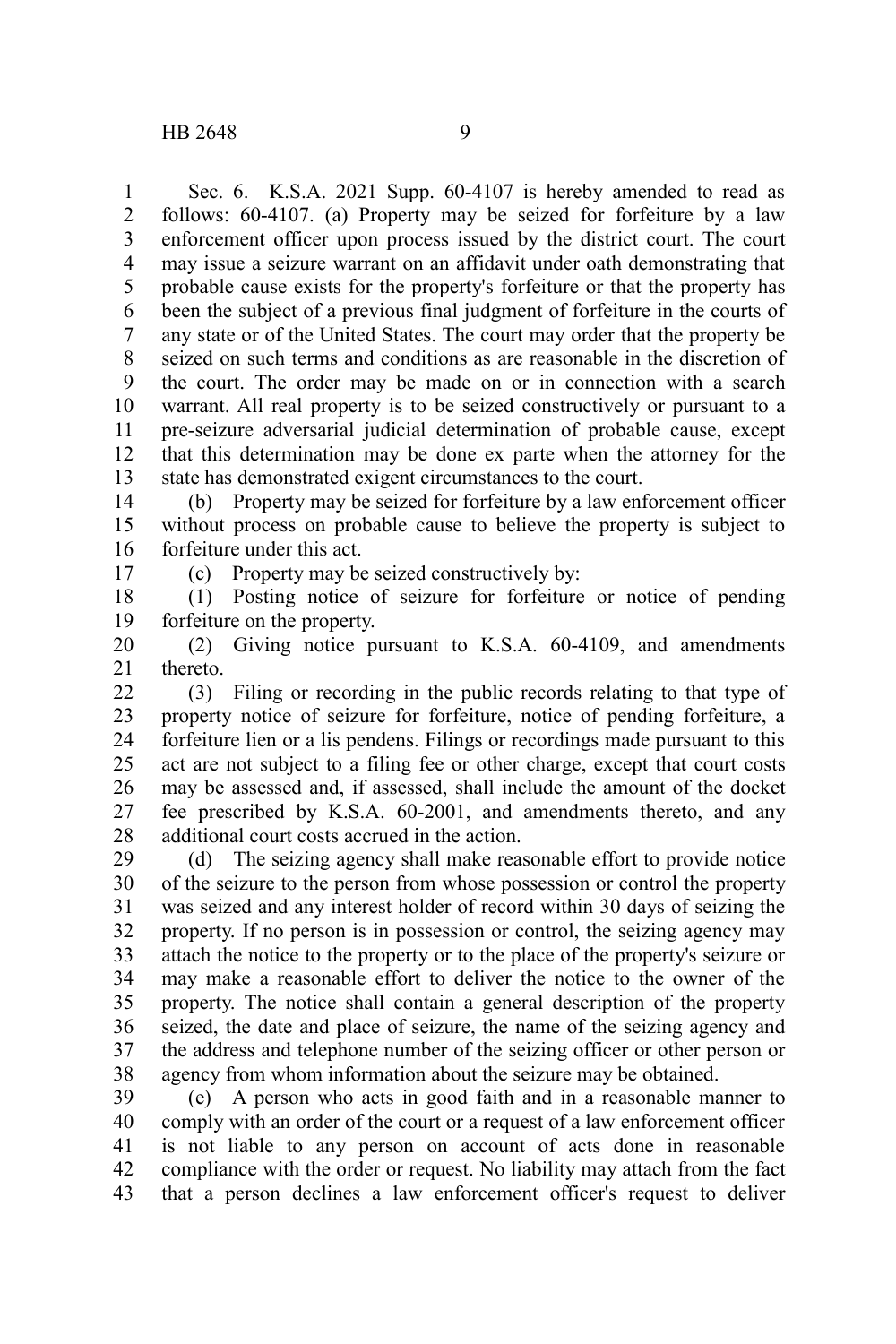property. 1

(f) A possessory lien of a person from whose possession property is seized is not affected by the seizure. 2 3

(g) When property is seized for forfeiture under this act, the seizing agency shall, within 45 days of such seizure, forward to the county or district attorney in whose jurisdiction the seizure occurred, a written request for forfeiture which shall include a statement of facts and circumstances of the seizure, the estimated value of the property, the owner and lienholder of the property, the amount of any lien, and a summary of the facts relied on for forfeiture. 4 5 6 7 8 9 10

(h) Upon receipt of a written request for forfeiture from a local law enforcement agency, the county or district attorney shall accept or decline the request within 14 days. If the county or district attorney declines such request, or fails to answer, the seizing agency may: 11 12 13 14

(1) Request a state law enforcement agency that enforces this act to adopt the forfeiture; or 15 16

(2) engage an attorney, approved by the county or district attorney, to represent the agency in the forfeiture proceeding, but in no event shall the county or district attorney approve an attorney with whom the county or district attorney has a financial interest, either directly or indirectly. 17 18 19 20

(i) Upon receipt of a written request for forfeiture from a state law enforcement agency, the county or district attorney shall accept or decline the request within 14 days. If the county or district attorney declines such request, or fails to answer, the seizing agency may engage an assistant attorney general or other attorney approved by the attorney general to represent the agency in the forfeiture proceeding, but in no event shall the attorney general approve an attorney with whom the attorney general has a financial interest, either directly or indirectly. 21 22 23 24 25 26 27 28

(j) A county or district attorney or the attorney general shall not request or receive any referral fee or personal financial benefit, either directly or indirectly, in any proceeding conducted under this act. 29 30 31

(k) Nothing in this act shall prevent the attorney general, an employee of the attorney general or an authorized representative of the attorney general from conducting forfeiture proceedings under this act. 32 33 34

(l) Nothing in this act shall prevent a seizing agency from requesting federal adoption of a seizure. It shall not be necessary to obtain any order pursuant to K.S.A. 22-2512, and amendments thereto, to release any seized property to a federal agency if the county or district attorney approves of such transfer. 35 36 37 38 39

(m) Nothing in this act shall prevent a seizing agency, or the plaintiff's attorney on behalf of the seizing agency, from settling any alleged forfeiture claim against property before or during forfeiture proceedings. Such settlement shall be in writing and shall be approved, if a 40 41 42 43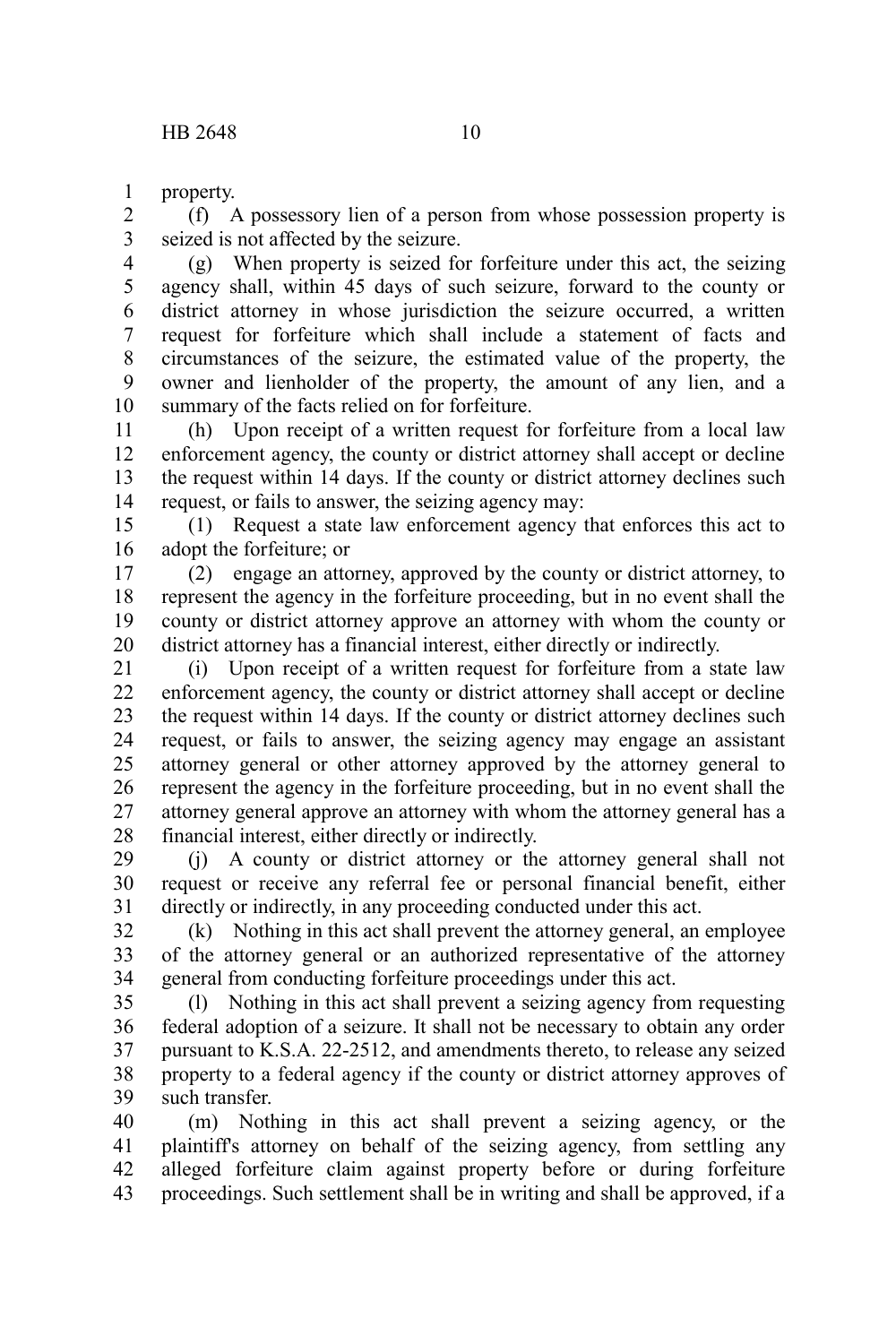local agency, by the county or district attorney or, if a state agency, by the attorney general's office and a district court judge. No hearing or other proceeding shall be necessary. The records of settlements occurring prior to commencement of judicial forfeiture proceedings in the district court shall be retained by the county or district attorney for not less than five years. 1 2 3 4 5 6

(n) Settlements under this act shall not be conditioned upon any disposition of criminal charges. 7 8

*(o) When property is seized for forfeiture under this act, the seizing agency shall not request or induce any person who asserts ownership or possession of or any lawful right to the property to waive such interest in such property until forfeiture proceedings are commenced pursuant to K.S.A. 60-4109, and amendments thereto.* 9 10 11 12 13

Sec. 7. K.S.A. 2021 Supp. 60-4112 is hereby amended to read as follows: 60-4112. (a) A judicial forfeiture proceeding under this act is subject to the provisions of this section. 14 15 16

(b) The court, on application of the plaintiff's attorney, may enter any restraining order or injunction, require the execution of satisfactory performance bonds, create receiverships, appoint conservators, custodians, appraisers, accountants or trustees, or take any other action to seize, secure, maintain or preserve the availability of property subject to forfeiture under this act, including a writ of attachment or a warrant for such property's seizure, whether before or after the filing of a notice of pending forfeiture or complaint. 17 18 19 20 21 22 23 24

(c) If property is seized for forfeiture or a forfeiture lien is filed without a previous judicial determination of probable cause or order of forfeiture or a hearing under K.S.A. 60-4114(c), and amendments thereto, the court, on an application filed by an owner of or interest holder in the property within 14 days after notice of the property's seizure for forfeiture or lien, or actual knowledge of it, whichever is earlier, and after complying with the requirements for claims in K.S.A. 60-4109, and amendments thereto, after seven days' notice to the plaintiff's attorney, may issue an order to show cause to the seizing agency, for a hearing on the sole issue of whether probable cause for forfeiture of the property then exists. The hearing shall be held within 30 days of the order to show cause unless continued for good cause on motion of either party. If the court finds that there is no probable cause for forfeiture of the property, or if the seizing agency elects not to contest the issue, the property shall be released to the custody of the applicant, as custodian for the court, or from the lien pending the outcome of a judicial proceeding pursuant to this act. If the court finds that probable cause for the forfeiture of the property exists, the court shall not order the property released. 25 26 27 28 29 30 31 32 33 34 35 36 37 38 39 40 41 42

(d) All applications filed within the 14-day period prescribed by 43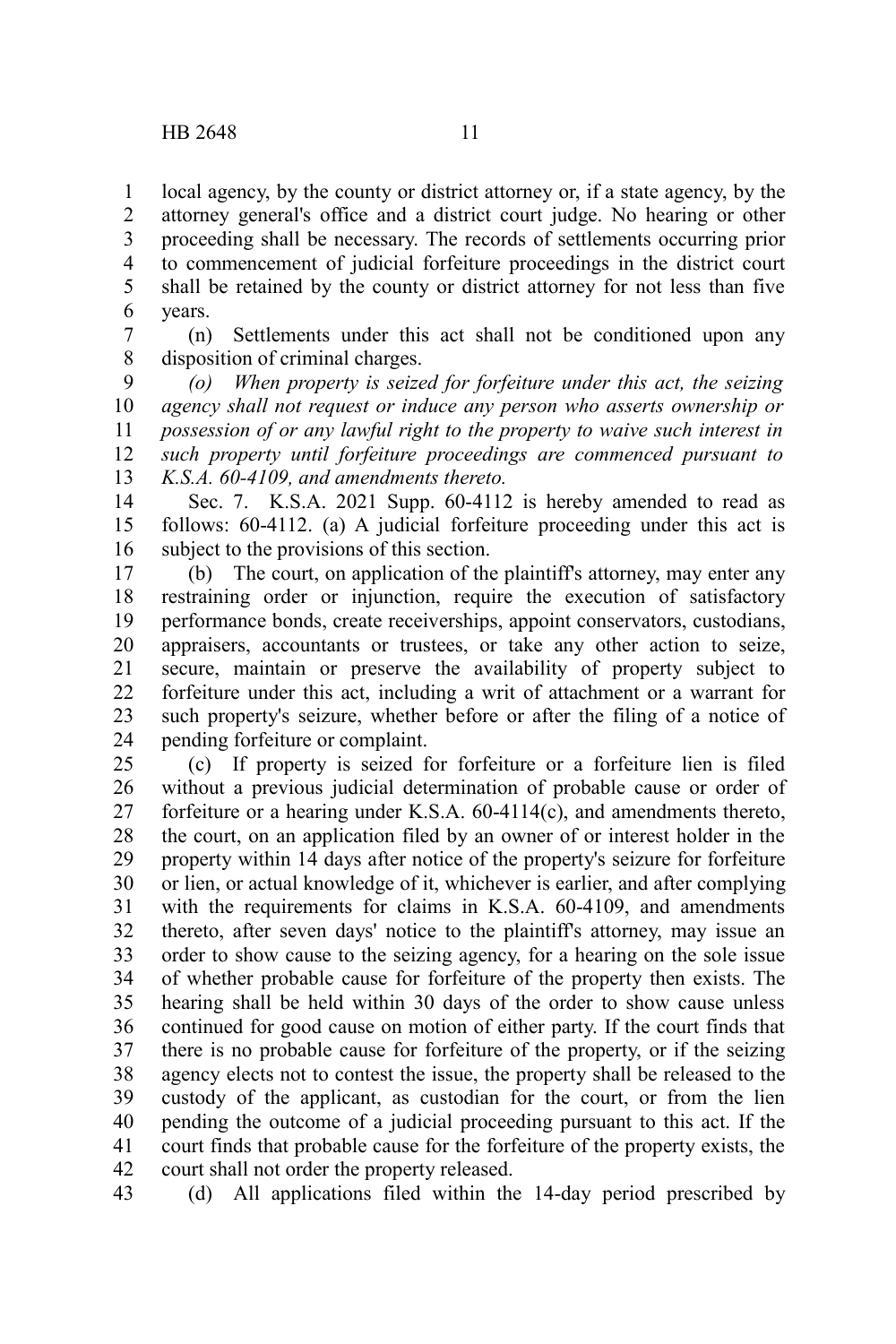subsection (c) shall be consolidated for a single hearing relating to each applicant's interest in the property seized for forfeiture. 1 2

(e) A person charged with a criminal offense may apply at any time before final judgment to the court where the forfeiture proceeding is pending for the release of property seized for forfeiture, that is necessary for the defense of the person's criminal charge. The application shall satisfy the requirements under K.S.A. 60-4111(b), and amendments thereto. The court shall hold a probable cause hearing if the applicant establishes that: 3 4 5 6 7 8 9

(1) The person has not had an opportunity to participate in a previous adversarial judicial determination of probable cause; 10 11

(2) the person has no access to other moneys adequate for the payment of criminal counsel; and 12 13

(3) the interest in property to be released is not subject to any claim other than the forfeiture. 14 15

(f) If the court finds that there is no probable cause for forfeiture of the property, the court shall order the property released pursuant to subsection (c). If the seizing agency does not contest the hearing, the court may release a reasonable amount of property for the payment of the applicant's criminal defense costs. Property that has been released by the court and that has been paid for criminal defense services actually rendered is exempt under this act. 16 17 18 19 20 21 22

(g) A defendant convicted in any criminal proceeding is precluded from later denying the elements of the criminal offense of which the defendant was convicted in any proceeding pursuant to this section. For the purposes of this section, a conviction results from a verdict or plea of guilty, including a plea of no contest or nolo contendere. 23 24 25 26 27

(h) *(1) At any time following seizure pursuant to this act, the person from whose possession or control the property was seized may petition the court to determine whether such forfeiture is unconstitutionally excessive.* 28 29 30

*(2) The plaintiff's attorney has the burden of establishing that the forfeiture is proportional to the seriousness of the offense giving rise to the forfeiture beyond a reasonable doubt at a hearing conducted by the court without a jury. Such hearing may be a component of the associated trial and not a separate hearing.* 31 32 33 34 35

*(3) In determining whether the forfeiture is unconstitutionally excessive, the court may consider all relevant factors, including, but not limited to:* 36 37 38

*(A) The seriousness of the offense;* 39

*(B) the extent to which the person whose possession or control of the property was seized participated in the offense;* 40 41

*(C) the extent to which the property was used in committing the offense;* 42 43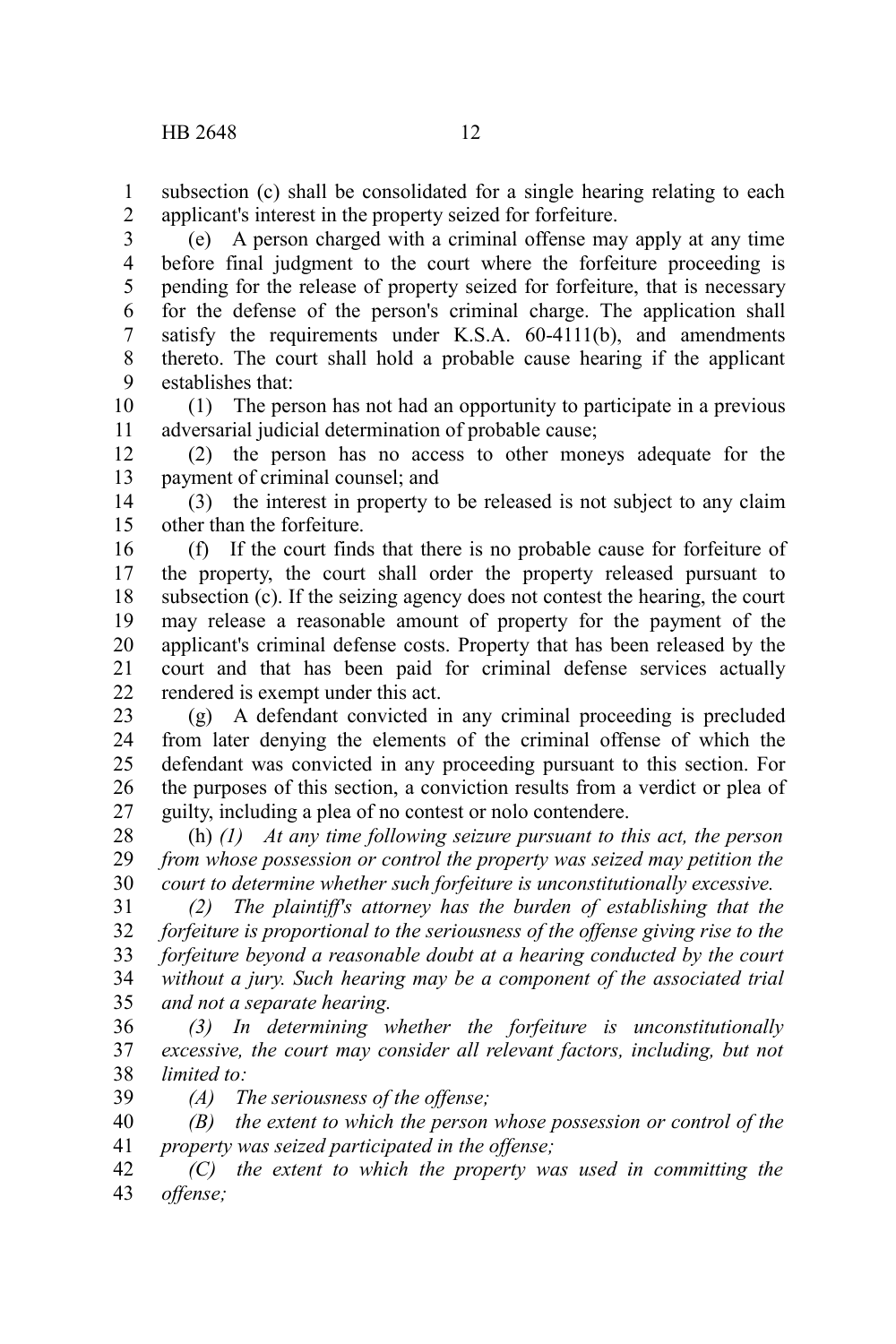*(D) the sentence imposed for committing the offense giving rise to forfeiture;* 1 2

3

*(E) the punitive nature of the forfeiture; and*

*(F) the fair market value of the property compared to the property owner's net worth.* 4 5

*(i)* In any proceeding under this act, if a claim is based on any exemption provided for in this act, the burden of proving the existence of the exemption is on the claimant, and is not necessary for the seizing agency or plaintiff's attorney to negate the exemption in any application or complaint. 6 7 8 9 10

 $(i)$ *(i)* In hearings and determinations pursuant to this section, the court may receive and consider, in making any determination of probable cause or reasonable cause, all evidence admissible in determining probable cause at a preliminary hearing or in the issuance of a search warrant, together with inferences therefrom. 11 12 13 14 15

 $\left(\frac{H}{k}\right)$  The totality of the circumstances shall determine if the property of a person is subject to forfeiture under this act. Factors that may be considered include, but are not limited to, the following: 16 17 18

19

(1) The person has engaged in conduct giving rise to forfeiture;

(2) the property was acquired by the person during that period of the conduct giving rise to forfeiture or within a reasonable time after the period; 20 21 22

(3) there was no likely source for the property other than the conduct giving rise to forfeiture; and 23 24

(4) the proximity to contraband or an instrumentality giving rise to forfeiture. 25 26

 $(k)/l$  A finding that property is the proceeds of conduct giving rise to forfeiture does not require proof the property is the proceeds of any particular exchange or transaction. 27 28 29

 $\overline{(l)}(m)$  A person who acquires any property subject to forfeiture is a constructive trustee of the property, and such property's fruits, for the benefit of the seizing agency, to the extent that such agency's interest is not exempt from forfeiture. If property subject to forfeiture has been commingled with other property, the court shall order the forfeiture of the mingled property and of any fruits of the mingled property, to the extent of the property subject to forfeiture, unless an owner or interest holder proves that specified property does not contain property subject to forfeiture, or that such owner's or interest holder's interest in specified property is exempt from forfeiture. 30 31 32 33 34 35 36 37 38 39

 $(m)$  All property declared forfeited under this act vests in the law enforcement agency seeking forfeiture on the date of commission of the conduct giving rise to forfeiture together with the proceeds of the property after that time. Any such property or proceeds subsequently transferred to 40 41 42 43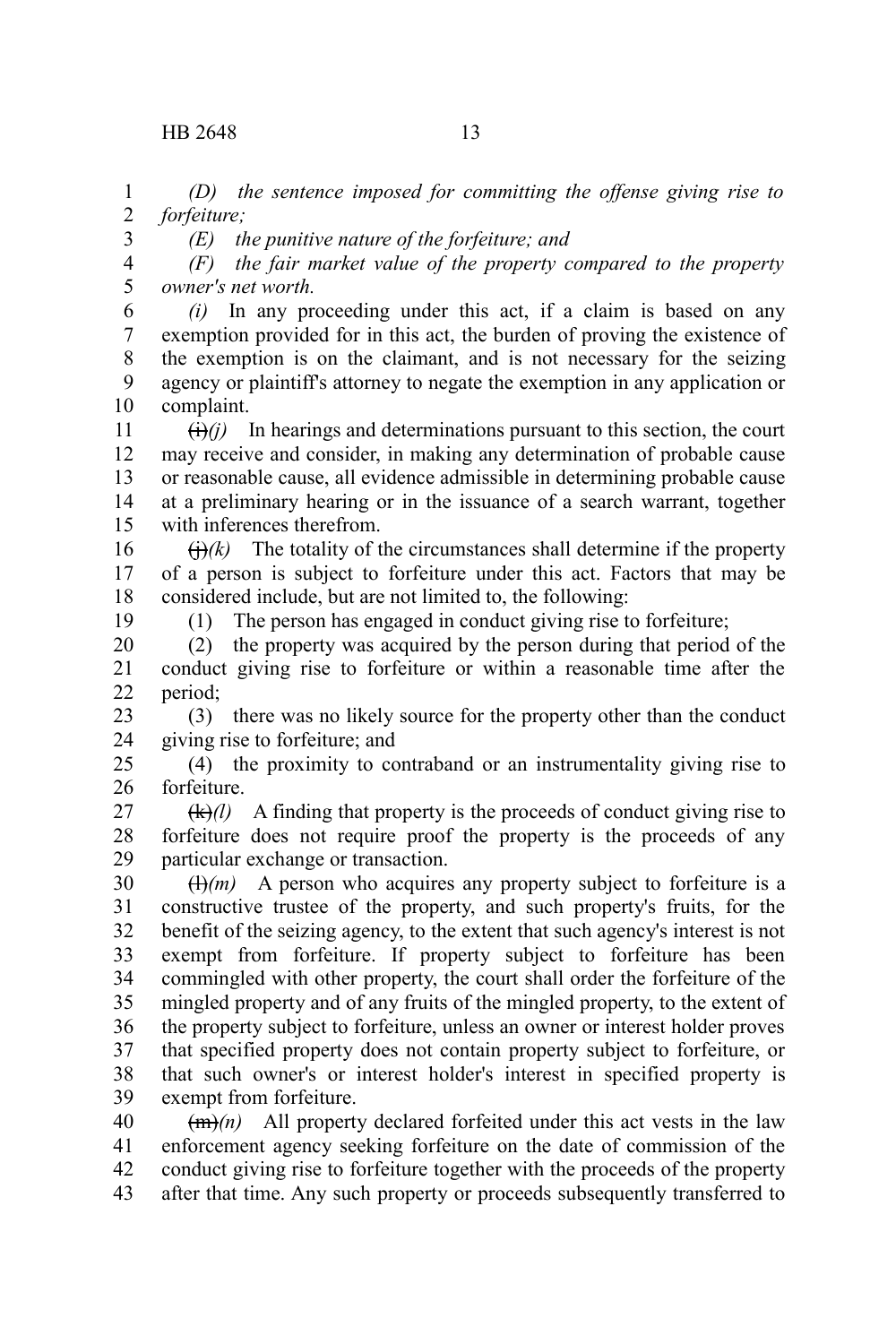any person remain subject to forfeiture and thereafter shall be ordered forfeited unless the transferee acquired the property in good faith, for value, and was not knowingly taking part in an illegal transaction, and the transferee's interest is exempt under K.S.A. 60-4106, and amendments thereto. 1 2 3 4 5

(n) An acquittal or dismissal in a criminal proceeding shall not preclude civil proceedings under this act, nor give rise to any presumption adverse or contrary to any fact alleged by the seizing agency. 6 7 8

 $\left(\frac{\Theta}{p}\right)$  On motion, the court shall stay discovery against the criminal defendant and against the seizing agency in civil proceedings during a related criminal proceeding alleging the same conduct, after making provision to prevent loss to any party resulting from the delay. Such a stay shall not be available pending any appeal by a defendant. 9 10 11 12 13

 $(\mathbf{p})$ *(q)* Except as otherwise provided by this act, all proceedings hereunder shall be governed by the rules of civil procedure pursuant to K.S.A. 60-101 et seq., and amendments thereto. 14 15 16

 $\left(\frac{q}{r}\right)$  An action pursuant to this act shall be consolidated with any other action or proceeding pursuant to this act or to such other foreclosure or trustee sale proceedings relating to the same property on motion of the plaintiff's attorney, and may be consolidated on motion of an owner or interest holder. 17 18 19 20 21

Sec. 8. K.S.A. 2021 Supp. 60-4113 is hereby amended to read as follows: 60-4113. (a) A judicial in rem forfeiture proceeding brought by the plaintiff's attorney pursuant to a notice of pending forfeiture or verified petition for forfeiture is also subject to the provisions of this section. If a forfeiture is authorized by this act, it shall be ordered by the court in the in rem action.  $22$ 23 24 25 26 27

(b) An action in rem may be brought by the plaintiff's attorney in addition to, or in lieu of, civil in personam forfeiture procedures. The seizing agency may serve the complaint in the manner provided by K.S.A.  $60-4109(a)(3)$ , and amendments thereto, or as provided by the rules of civil procedure. 28 29 30 31 32

(c) Only an owner of or an interest holder in the property who has timely filed a proper claim may file an answer in an action in rem. For the purposes of this section, an owner of or interest holder in property who has filed a claim and answer shall be referred to as a claimant. 33 34 35 36

(d) The answer shall be signed by the claimant under penalty of perjury, K.S.A. 2021 Supp. 21-5903, and amendments thereto, shall otherwise be in accordance with the rules of civil procedure on answers and shall also set forth the following: 37 38 39 40

(1) The caption of the proceedings and identifying number, if any, as set forth on the notice of pending forfeiture or complaint and the name of the claimant; 41 42 43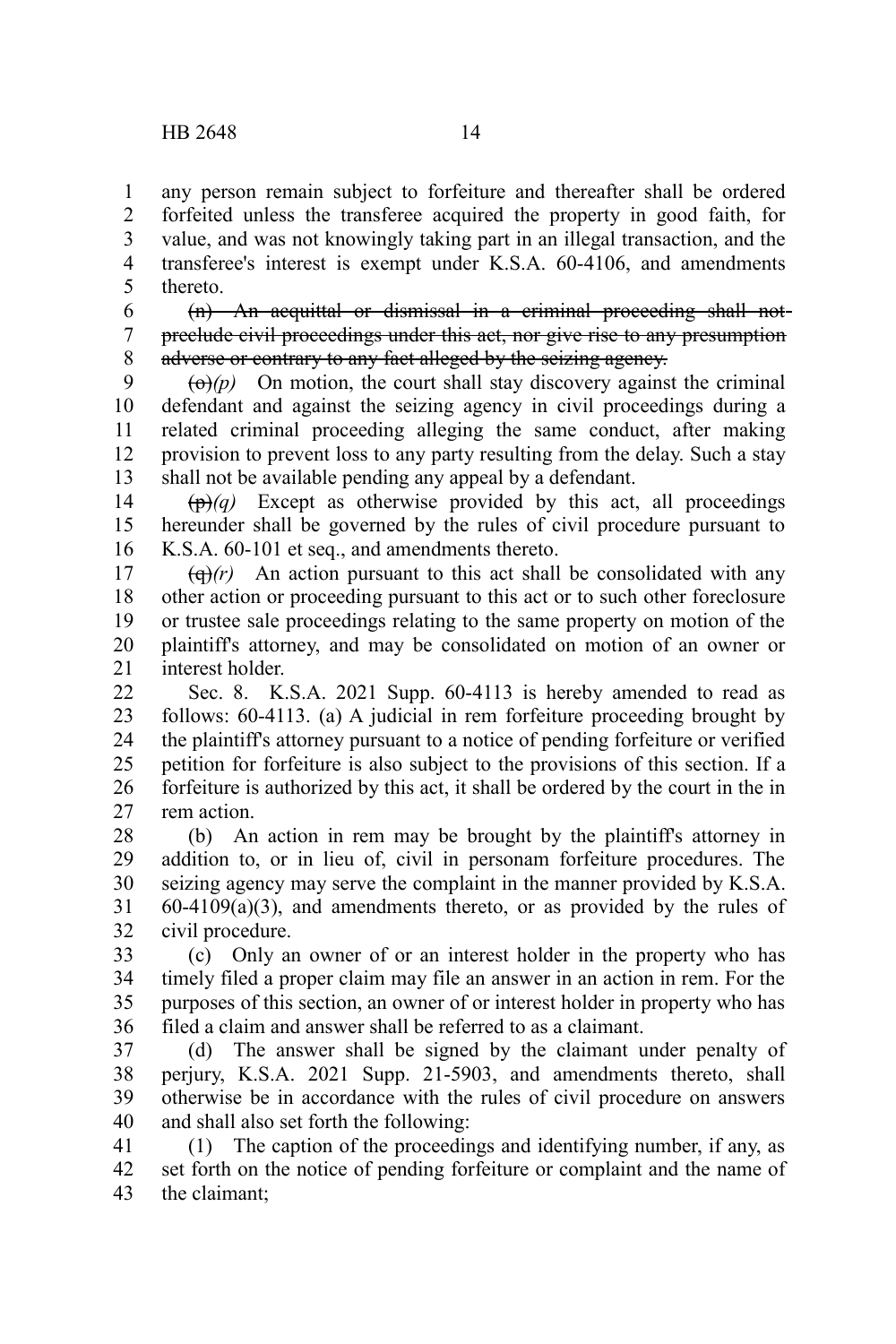## HB 2648 15

(2) the address where the claimant will accept mail;

1 2 3

(3) the nature and extent of the claimant's interest in the property; and (4) a detailed description of when and how the claimant obtained an

4 5

interest in the property. (e) Substantial compliance with subsection (d) shall be deemed sufficient.

6

(f) It is permissible to assert the right against self-incrimination in an answer. If a claimant asserts the right, the court, in the court's discretion, may draw an adverse inference from the assertion against the claimant. The adverse inference shall not, by itself, be the basis of a judgment against the claimant. 7 8 9 10 11

(g) The answer shall be filed within 21 days after service of the civil in rem complaint. 12 13

(h) The issue shall be determined by the court alone. The plaintiff's attorney shall have the initial burden of proving the interest in the property is subject to forfeiture by a preponderance of the evidence *beyond a reasonable doubt*. If the state proves the interest in the property is subject to forfeiture, the claimant has the burden of showing by a preponderance of the evidence that the claimant has an interest in the property which is not subject to forfeiture. 14 15 16 17 18 19 20

(i) If the plaintiff's attorney fails to meet the burden of proof for forfeiture, or a claimant establishes by a preponderance of the evidence that the claimant has an interest that is exempt under the provisions of K.S.A. 60-4106, and amendments thereto, the court shall order the interest in the property returned or conveyed to the claimant. The court shall order all other property forfeited to the seizing agency and conduct further proceedings pursuant to K.S.A. 60-4116 and 60-4117, and amendments thereto. 21 22 23 24 25 26 27 28

Sec. 9. K.S.A. 2021 Supp. 60-4117 is hereby amended to read as follows: 60-4117. Except as provided in K.S.A. 65-7014, and amendments thereto: (a) When property is forfeited under this act, the law enforcement agency may: 29 30 31 32

(1) Retain such property for official use or transfer the custody or ownership to any local, *or* state or federal agency, subject to any lien preserved by the court; 33 34 35

(2) *transfer the custody or ownership to any federal agency if the property was seized and forfeited pursuant to federal law;* 36 37

*(3)* destroy or use for investigative or training purposes, any illegal or controlled substances and equipment or other contraband, provided that materials necessary as evidence shall be preserved; 38 39 40

(3)*(4)* sell property which is not required by law to be destroyed and which is not harmful to the public: 41 42

(A) All property, except real property, designated by the seizing 43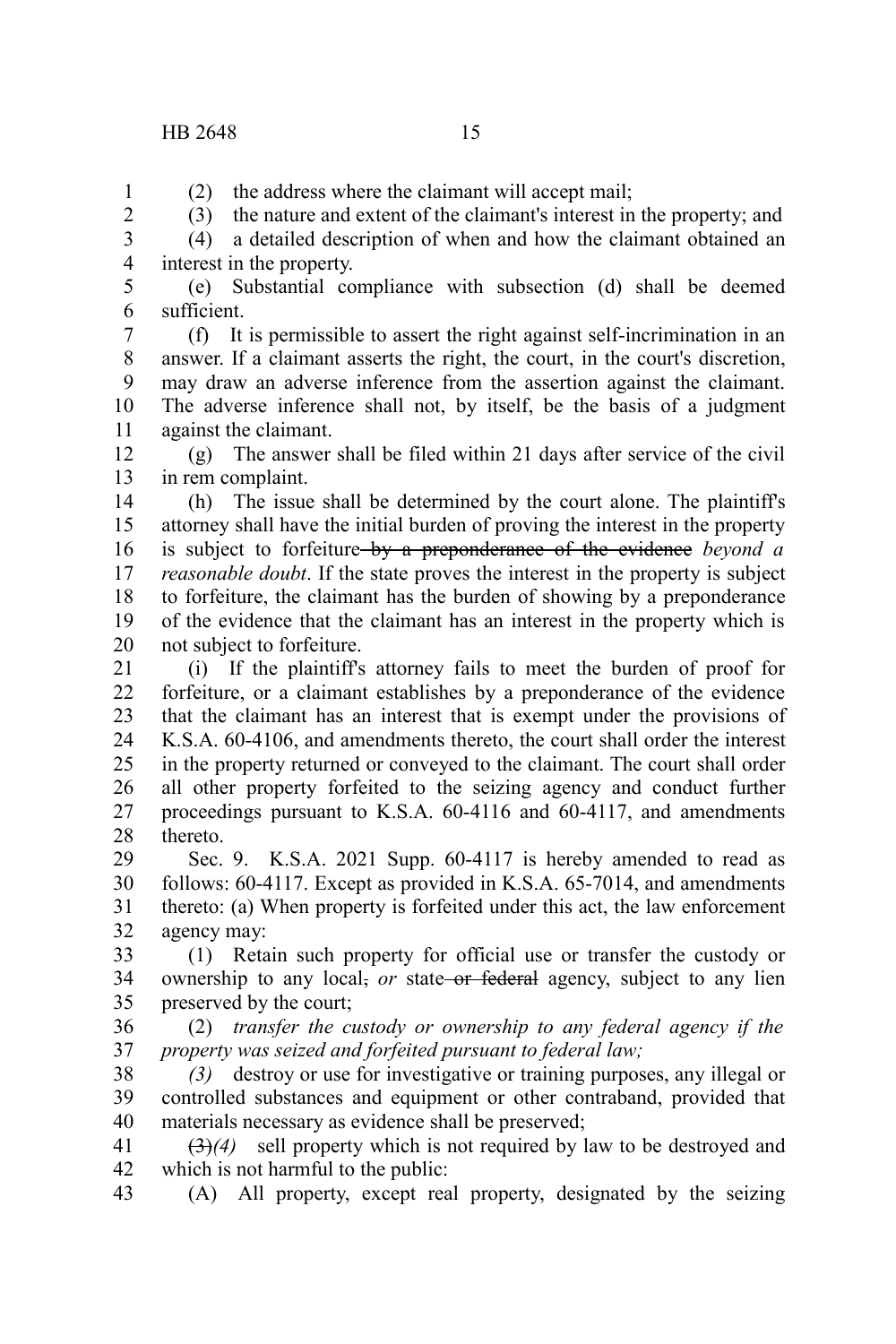agency to be sold shall be sold at public sale to the highest bidder for cash 1

without appraisal. The seizing agency shall first cause notice of the sale to be made by publication at least once in an official county newspaper as defined by K.S.A. 64-101, and amendments thereto. Such notice shall include the time, place, and conditions of the sale and description of the property to be sold. Nothing in this subsection shall prevent a state agency from using the state surplus property system and such system's procedures shall be sufficient to meet the requirements of this subsection. 2 3 4 5 6 7 8

(B) Real property may be sold pursuant to subsection  $(a)(3)(A)$ , or the seizing agency may contract with a real estate company, licensed in this state, to list, advertise and sell such real property in a commercially reasonable manner. 9 10 11 12

(C) No employee or public official of any agency involved in the investigation, seizure or forfeiture of seized property may purchase or attempt to purchase such property; or 13 14 15

16

(4)*(5)* salvage the property, subject to any lien preserved by the court.

(b) When firearms are forfeited under this act, the firearms in the discretion of the seizing agency, shall be destroyed, used within the seizing agency for official purposes, traded to another law enforcement agency for use within such agency or given to the Kansas bureau of investigation for law enforcement, testing, comparison or destruction by the Kansas bureau of investigation forensic laboratory. 17 18 19 20 21 22

(c) The proceeds of any sale shall be distributed in the following order of priority: 23 24

(1) For satisfaction of any court preserved security interest or lien, or in the case of a violation, as defined by K.S.A. 60-4104(i), and amendments thereto, the proceeds shall be remitted to the state treasurer in accordance with the provisions of K.S.A. 75-4215, and amendmentsthereto. Upon receipt of such remittance, the state treasurer shall deposit the entire amount into the state treasury to the credit of the medicaid fraud reimbursement fund; 25 26 27 28 29 30 31

(2) thereafter, for payment of all proper expenses of the proceedings for forfeiture and disposition, including expenses of seizure, inventory, appraisal, maintenance of custody, preservation of availability, advertising, service of process, sale and court costs; 32 33 34 35

36

(3) reasonable attorney fees:

(A) If the plaintiff's attorney is a county or district attorney, anassistant, or another governmental agency's attorney, fees shall not exceed 15% of the total proceeds, less the amounts of subsection  $(e)(1)$  and  $(2)$ , in an uncontested forfeiture nor 20% of the total proceeds, less the amounts of subsection  $(e)(1)$  and  $(2)$ , in a contested forfeiture. Such fees shall be deposited in the county or city treasury and credited to the special prosecutor's trust fund. Moneys in such fund shall not be considered a 37 38 39 40 41 42 43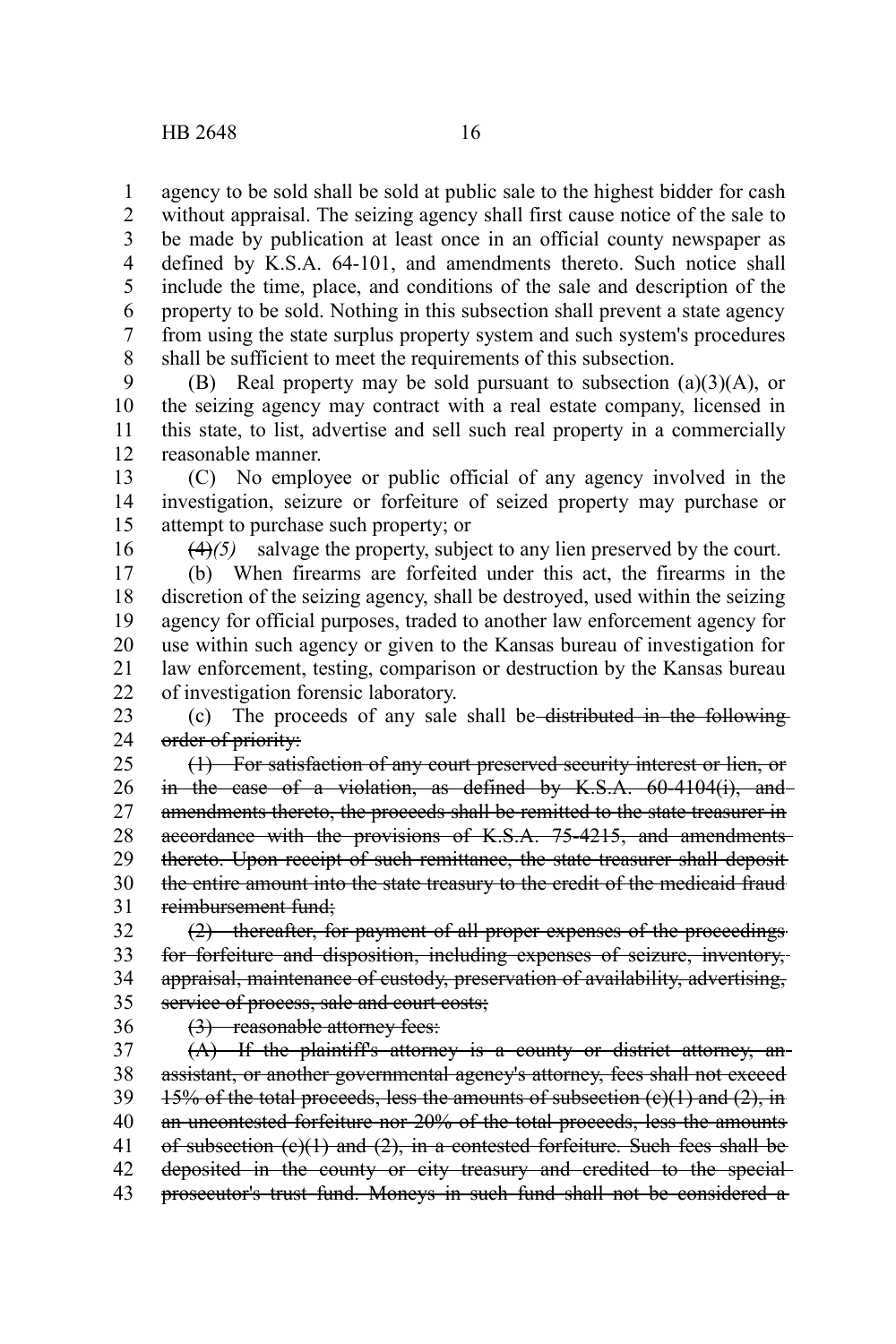source of revenue to meet normal operating expenditures, including salary enhancement. Such fund shall be expended by the county or district attorney, or other governmental agency's attorney through the normal county or city appropriation system and shall be used for such additional law enforcement and prosecutorial purposes as the county or districtattorney or other governmental agency's attorney deems appropriate, including educational purposes. All moneys derived from past or pending forfeitures shall be expended pursuant to this act. The board of county commissioners shall provide adequate funding to the county or district attorney's office to enable such office to enforce this act. Neither future forfeitures nor the proceeds therefrom shall be used in planning or adopting a county or district attorney's budget; (B) if the plaintiff's attorney is the attorney general and the conduct and offense giving rise to forfeiture is pursuant to K.S.A. 60-4104(i), and amendments thereto, fees shall not exceed 15% of the total proceeds, less the amounts of subsection  $(e)(1)$  and  $(2)$  in an uncontested forfeiture nor- $20\%$  of the total proceeds, less the amounts of subsection (e)(1) and (2) in a contested forfeiture. Such fees shall be remitted to the state treasurer in accordance with the provisions of K.S.A. 75-4215, and amendmentsthereto. Upon receipt of each such remittance, the state treasurer shalldeposit the entire amount in the state treasury to the credit of the medicaid 1 2 3 4 5 6 7 8 9 10 11 12 13 14 15 16 17 18 19 20 21

fraud prosecution revolving fund. Moneys paid into the medicaid fraud prosecution revolving fund pursuant to this subsection shall be appropriated to the attorney general for use by the attorney general in the investigation and prosecution of medicaid fraud and abuse; or 22 23 24 25

 $(C)$  if the plaintiff's attorney is a private attorney, such reasonable fees shall be negotiated by the employing law enforcement agency; 26 27

(4) repayment of law enforcement funds expended in purchasing of contraband or controlled substances, subject to any interagency agreement. (d) Any proceeds remaining shall be credited as follows, subject to any interagency agreement: 28 29 30 31

(1) If the law enforcement agency is a state agency, the entire amount shall be deposited in the state treasury and credited to such agency's state forfeiture fund. There is hereby established in the state treasury the following state funds: Kansas bureau of investigation state forfeiture fund, Kansas attorney general's state medicaid fraud forfeiture fund, Kansas highway patrol state forfeiture fund, Kansas department of corrections state forfeiture fund and Kansas national guard counter drug state forfeiture fund. Expenditures from the Kansas bureau of investigation state forfeiture fund shall be made upon warrants of the director of accounts and reports issued pursuant to vouchers approved by the attorney general or by a person or persons designated by the attorney general. Expenditures from the Kansas attorney general's state medicaid fraud forfeiture fund shall be 32 33 34 35 36 37 38 39 40 41 42 43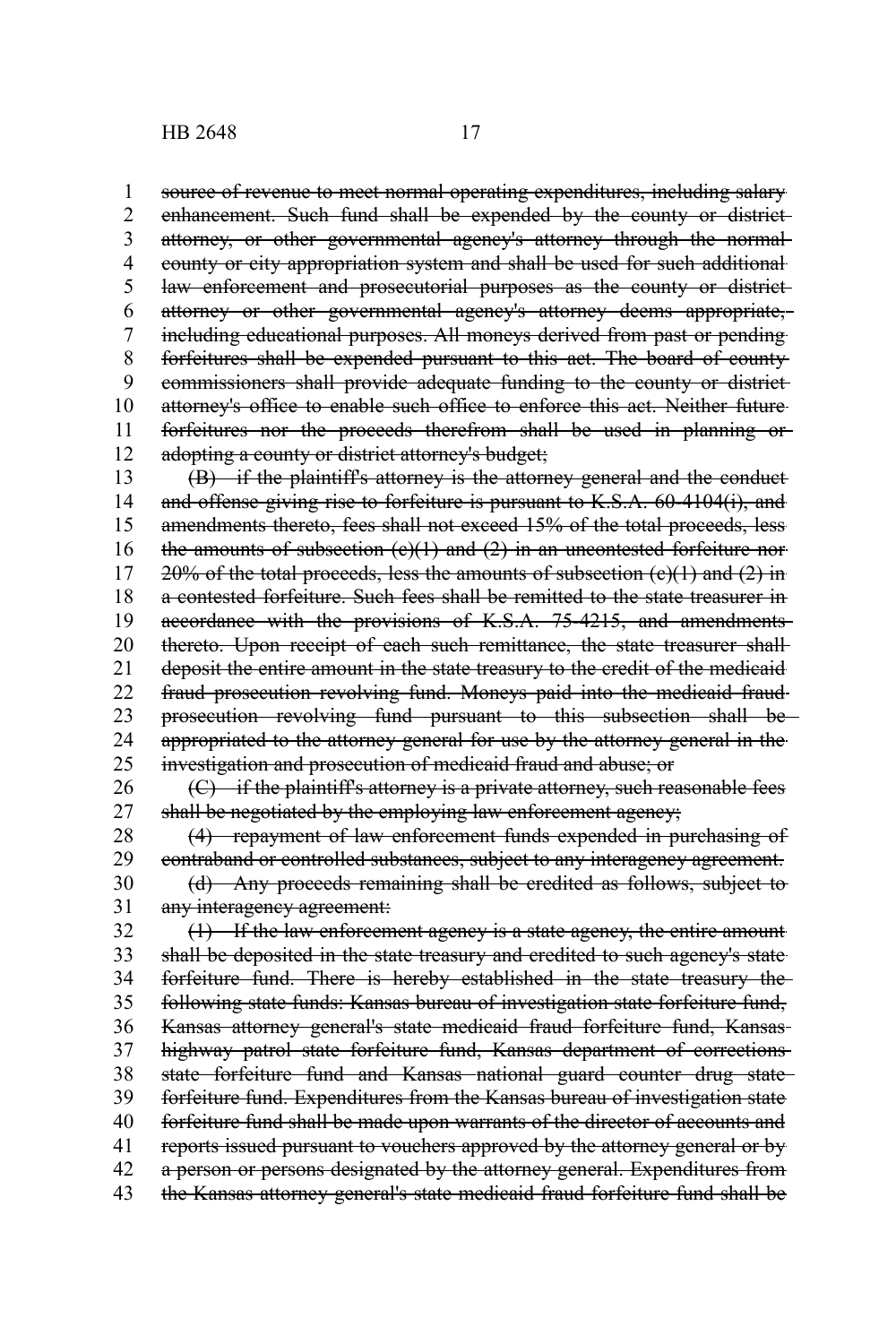made upon warrants of the director of accounts and reports issued pursuant to vouchers approved by the attorney general or by a person or persons designated by the attorney general. Expenditures from the Kansas highway patrol state forfeiture fund shall be made upon warrants of the director of accounts and reports issued pursuant to vouchers approved by the superintendent of the highway patrol or by a person or persons designated by the superintendent. Expenditures from the Kansas department of corrections state forfeiture fund shall be made upon warrants of the director of accounts and reports issued pursuant to vouchers approved by the secretary of the department of corrections or by a person or persons designated by the secretary. Expenditures from the Kansas national guard counter drug state forfeiture fund shall be made upon warrants of the director of accounts and reports issued pursuant to vouchers approved by the adjutant general of Kansas or by a person or persons designated by the adjutant general. (2) If the law enforcement agency is a city or county agency, the entire amount shall be deposited in such city or county treasury and credited to a special law enforcement trust fund. (e) (1) Moneys in the Kansas bureau of investigation state forfeiture fund, Kansas highway patrol state forfeiture fund, Kansas department of corrections state forfeiture fund, the special law enforcement trust funds and the Kansas national guard counter drug state forfeiture fund shall not be considered a source of revenue to meet normal operating expenses. Such funds shall be expended by the agencies or departments through the normal city, county or state appropriation system and shall be used for such special, additional law enforcement purposes specified in subsection (e)(2) as the law enforcement agency head deems appropriate. Neither future forfeitures nor the proceeds from such forfeitures shall be used in planning or adopting a law enforcement agency's budget.  $(2)$  Moneys in the funds described in subsection  $(e)(1)$  shall be used only for the following special, additional law enforcement purposes: (A) The support of investigations and operations that further the law enforcement agency's goals or missions; (B) the training of investigators, prosecutors and sworn and nonsworn law enforcement personnel in any area that is necessary to perform official law enforcement duties; (C) the costs associated with the purchase, lease, construction, expansion, improvement or operation of law enforcement or detentionfacilities used or managed by the recipient agency; (D) the costs associated with the purchase, lease, maintenance or operation of law enforcement equipment for use by law enforcement personnel that supports law enforcement activities; (E) the costs associated with the purchase of multi-use equipment and 1 2 3 4 5 6 7 8 9 10 11 12 13 14 15 16 17 18 19 20 21 22 23 24 25 26 27 28 29 30 31 32 33 34 35 36 37 38 39 40 41 42 43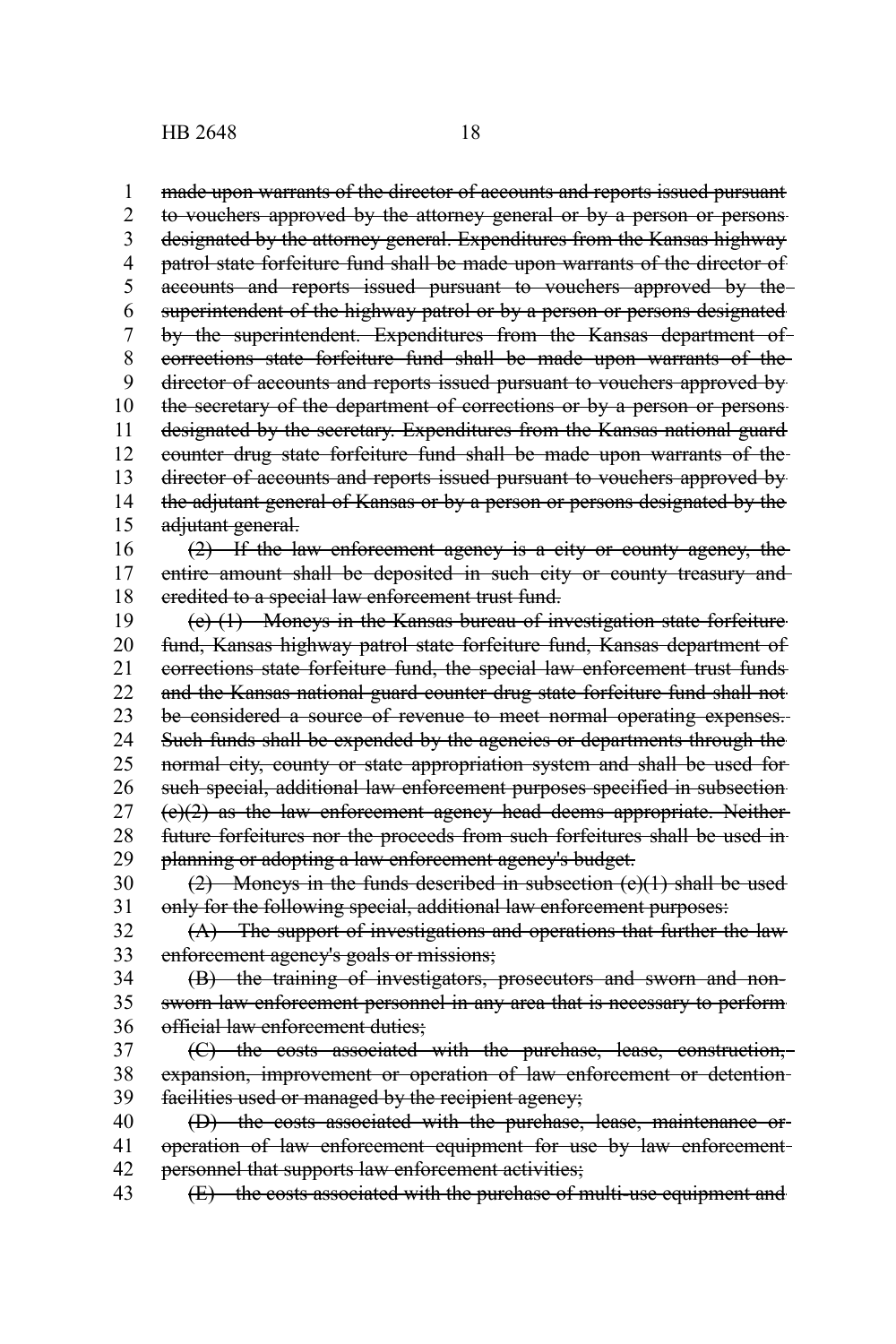operations used by both law enforcement and non-law enforcement personnel; (F) the costs associated with a contract for a specific service that supports or enhances law enforcement; (G) the costs associated with travel and transportation to perform or in support of law enforcement duties and activities; (H) the costs associated with the purchase of plaques and certificates for law enforcement personnel in recognition of a law enforcement achievement, activity or training; (I) the costs associated with conducting awareness programs by law enforcement agencies; (J) the costs associated with paying a state or local law enforcement agency's matching contribution or share in a state or federal grant program for items other than salaries: (K) cash transfers from one state or local law enforcement agency to another in support of the law enforcement agency's goals or missions; and (L) transfers from a state or local law enforcement agency to a state, county or local governmental agency or community non-profit organization in support of the law enforcement agency's goals or missions. (3) Moneys in the funds described in subsection (e)(1) shall be separated and accounted for in a manner that allows accurate tracking and reporting of deposits and expenditures of the following categories of money: (A) Proceeds from forfeiture credited to the fund pursuant to this section; (B) proceeds from pending forfeiture actions under this act; and (C) proceeds from forfeiture actions under federal law. (f) Moneys in the Kansas attorney general's medicaid fraud forfeiture fund shall defray costs of the attorney general in connection with the duties of investigating and prosecuting medicaid fraud and abuse.  $(g)$  (1) If the law enforcement agency is a state agency, such agency shall compile and submit a forfeiture fund report to the legislature on or before February 1 of each year. Such report shall include, but not be limited to: (A) The fund balance on December 1; and (B) the deposits and expenditures for the previous 12-month period ending December 1. (2) If the law enforcement agency is a city or county agency, such agency shall compile and submit annually a special law enforcement trust fund report to the entity that has budgetary authority over such agency and such report shall specify, for such period, the type and approximate value of the forfeited property received, the amount of any forfeiture proceeds received and how any of those proceeds were expended. (3) The provisions of this subsection shall expire on July 1, 2019 *remitted to the state treasurer in accordance with the provisions of K.S.A.* 1 2 3 4 5 6 7 8 9 10 11 12 13 14 15 16 17 18 19 20 21 22 23 24 25 26 27 28 29 30 31 32 33 34 35 36 37 38 39 40 41 42 43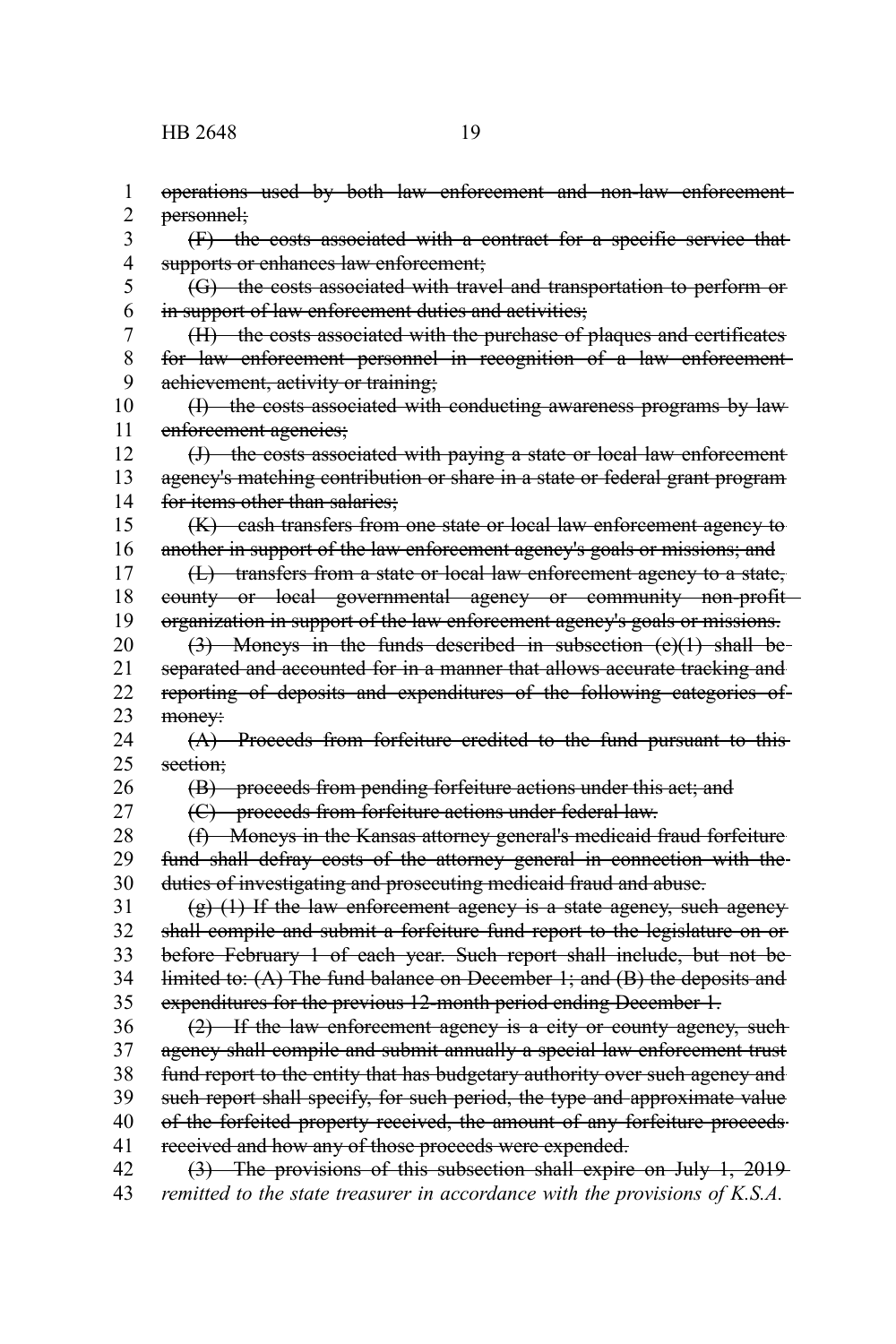12 13

18 19

*75-4215, and amendments thereto. Upon receipt of each such remittance,* 1

*the state treasurer shall deposit the entire amount in the state treasury to the credit of the state general fund*. 2 3

Sec. 10. K.S.A. 2021 Supp. 60-4127 is hereby amended to read as follows:  $60-4127$ . (a) On or before July 1, 2019, The Kansas bureau of investigation shall establish the Kansas asset seizure and forfeiture repository. The repository shall gather information concerning each seizure for forfeiture made by a seizing agency pursuant to the Kansas standard asset seizure and forfeiture act including, but not limited to, the following: 4 5 6 7 8 9

(1) The name of the seizing agency or the name of the lead agency if part of a multi-jurisdictional task force; 10 11

(2) the county where the seizure occurred;

(3) the date and time the seizure occurred;

(4) any applicable agency or district court case numbers for the seizure; 14 15

(5) a description of the initiating law enforcement activity leading to the seizure; 16 17

(6) a description of the specific location where the seizure occurred;

(7) the conduct or offense giving rise to the forfeiture;

(8) a description of the type of property seized and the estimated value; 20 21

(9) a description of the type of contraband seized and the estimated value; 22 23

(10) whether *the date* criminal charges were filed for an offense related to the forfeiture and, if so, the court and case number information for the criminal charges *and the date of conviction*; 24 25 26

(11) a description of the final disposition of the forfeiture action, including a description of the disposition of any claim or exemption asserted under this act; 27 28 29

(12) whether the forfeiture was transferred to the federal government for disposition; 30 31 32

(13) the total cost of the forfeiture action, including attorney fees; and

(14) the total amount of proceeds from the forfeiture action, specifying the amount-received by the seizing agency and the amountreceived by any other agency or person *remitted to the treasurer for deposit into the state general fund*. 33 34 35 36

(b) On and after July 1, 2019, The Kansas bureau of investigation shall maintain the repository and an associated public website. On orbefore July 1, 2019, The Kansas bureau of investigation shall promulgate rules and regulations to implement this section. 37 38 39 40

(c)  $\Theta$ n and after July 1, 2019, Each seizing agency shall report information concerning each seizure for forfeiture to the Kansas asset seizure and forfeiture repository as required by this section and the rules 41 42 43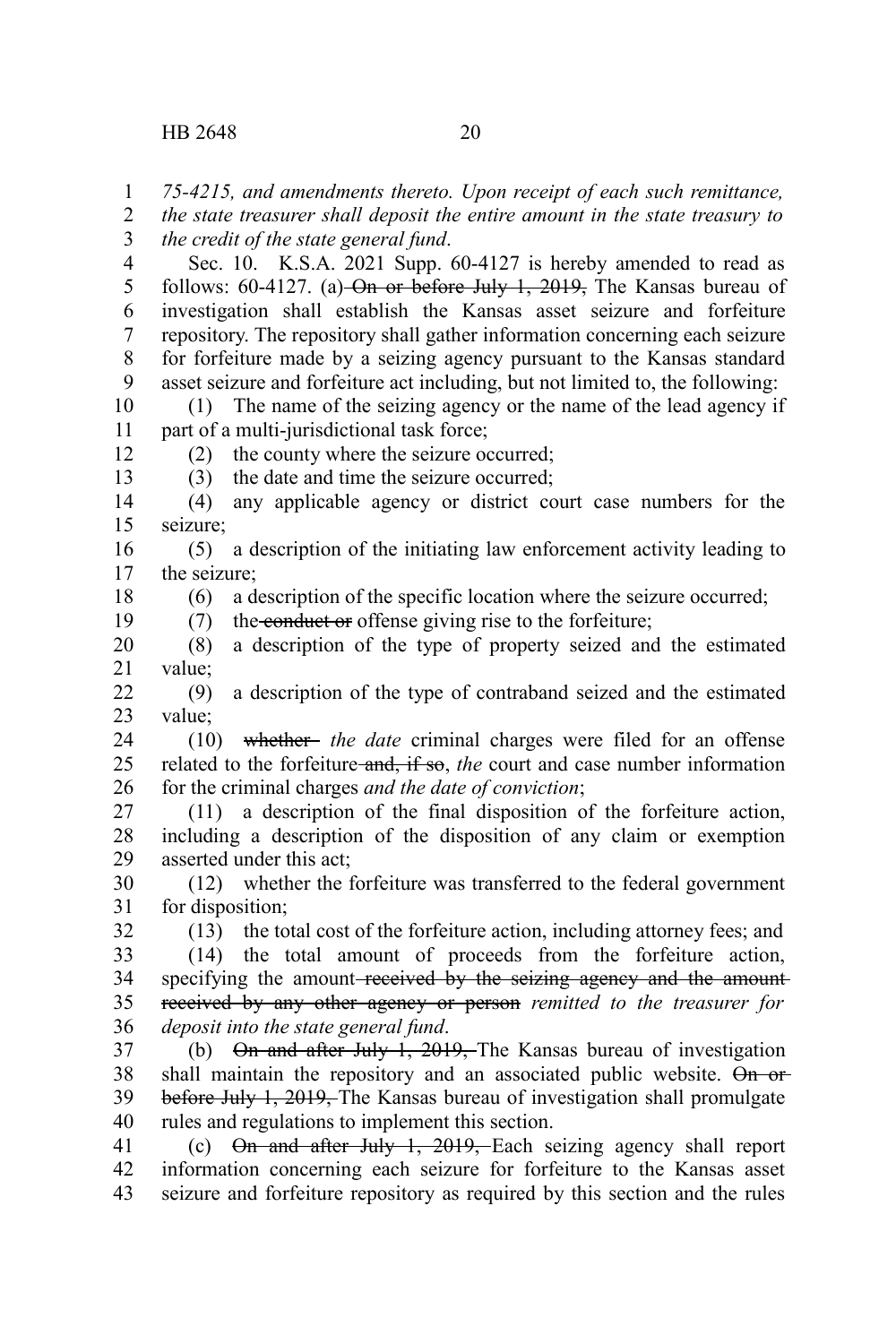and regulations promulgated pursuant to this section. The prosecuting attorney shall submit information concerning each forfeiture action to the seizing agency within 30 days after the final disposition of the forfeiture. The seizing agency shall submit the required information to the repository within 60 days after the final disposition of the forfeiture. (d) On or before February 1, 2020, and annually on or before February 1 thereafter, each law enforcement agency shall compile and submit a forfeiture fund report to the Kansas asset seizure and forfeiture repository as required by this section and the rules and regulations promulgated pursuant to this section. (1) If the law enforcement agency is a state agency, the report shall include, but not be limited to: (A) The agency's state forfeiture fund balance on January 1 and December 31 of the preceding calendar year; and (B) the total amount of the deposits and a listing, by category, of expenditures from January 1 through December 31 of the precedingcalendar year. (2) If the law enforcement agency is a city or county agency, the report shall include, but not be limited to: (A) The agency's special law enforcement trust fund balance on January 1 and December 31 of the preceding calendar year; and (B) the total amount of the deposits and a listing, by category, of expenditures from January 1 through December 31 of the precedingcalendar year. (3) The report shall separate and account for: (A) Deposits and expenditures from proceeds from forfeiture credited to the fund pursuant to K.S.A. 60-4117, and amendments thereto; (B) deposits and expenditures from proceeds from forfeiture actions under federal law; and (C) amounts held by the agency related to pending forfeiture actions under the Kansas standard asset seizure and forfeiture act. (e) On March 1, 2020, and annually on March 1 thereafter, the Kansas bureau of investigation shall determine whether each agency's financial report matches the agency's seizing report. If the Kansas bureau of investigation determines that an agency's financial report does not substantially match that agency's seizing report or the agency has notsubmitted a financial report, the Kansas bureau of investigation shallnotify such agency of the difference in reports. Such agency shall correct the reporting error within 30 days. If the reporting error is not corrected within 30 days, the Kansas bureau of investigation shall send such law enforcement agency, and the county or district attorney for the county in which such law enforcement agency is located, a certified letter notifying such agency that it is out of compliance. Upon receipt of such letter, no 1 2 3 4 5 6 7 8 9 10 11 12 13 14 15 16 17 18 19 20 21 22 23 24 25 26 27 28 29 30 31 32 33 34 35 36 37 38 39 40 41 42 43